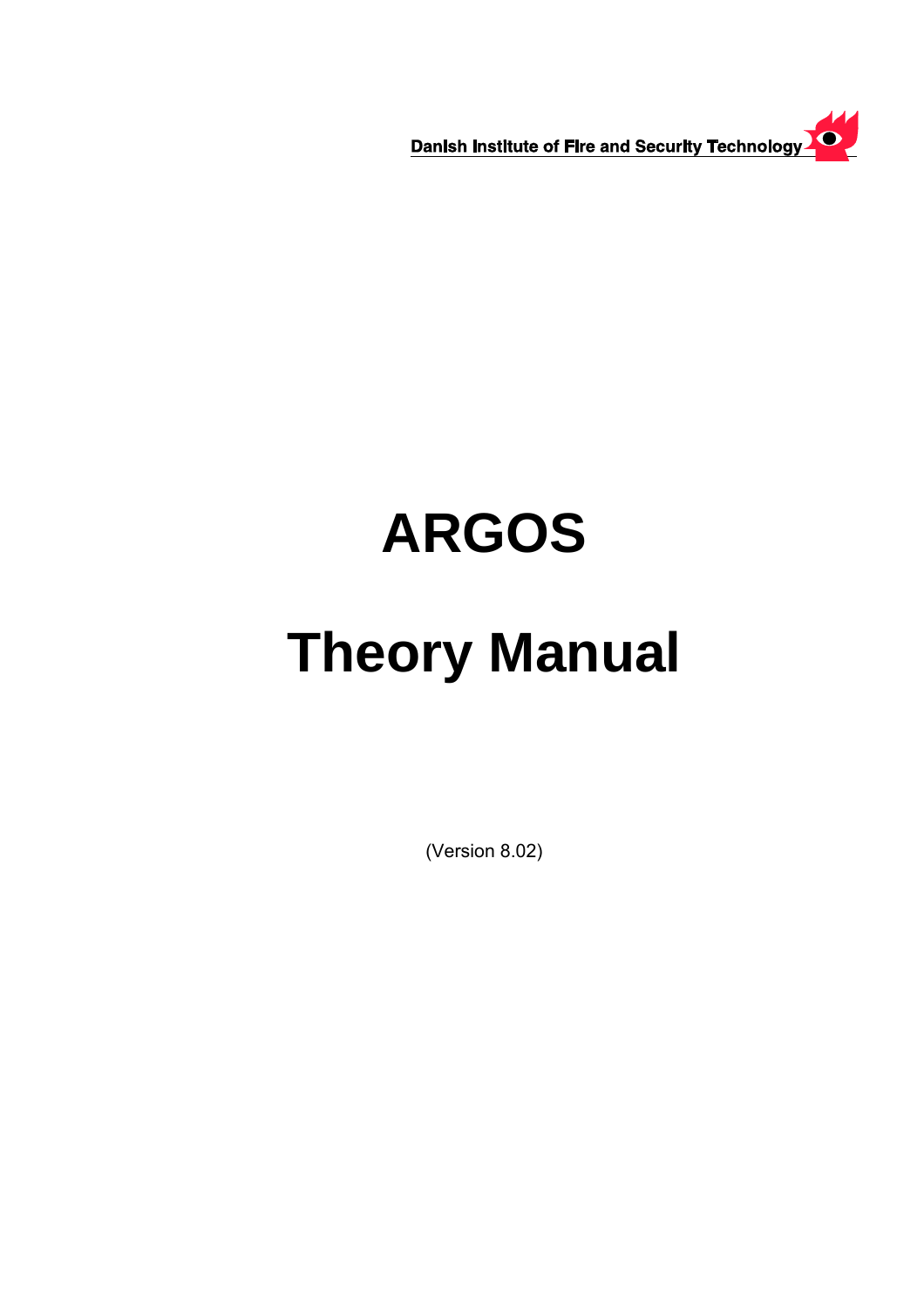Danish Institute of Fire and Security Technology

# **ARGOS**

# **Theory Manual**

Edited by

Bjarne P. Husted and David Westerman

**Hvidovre June 2009**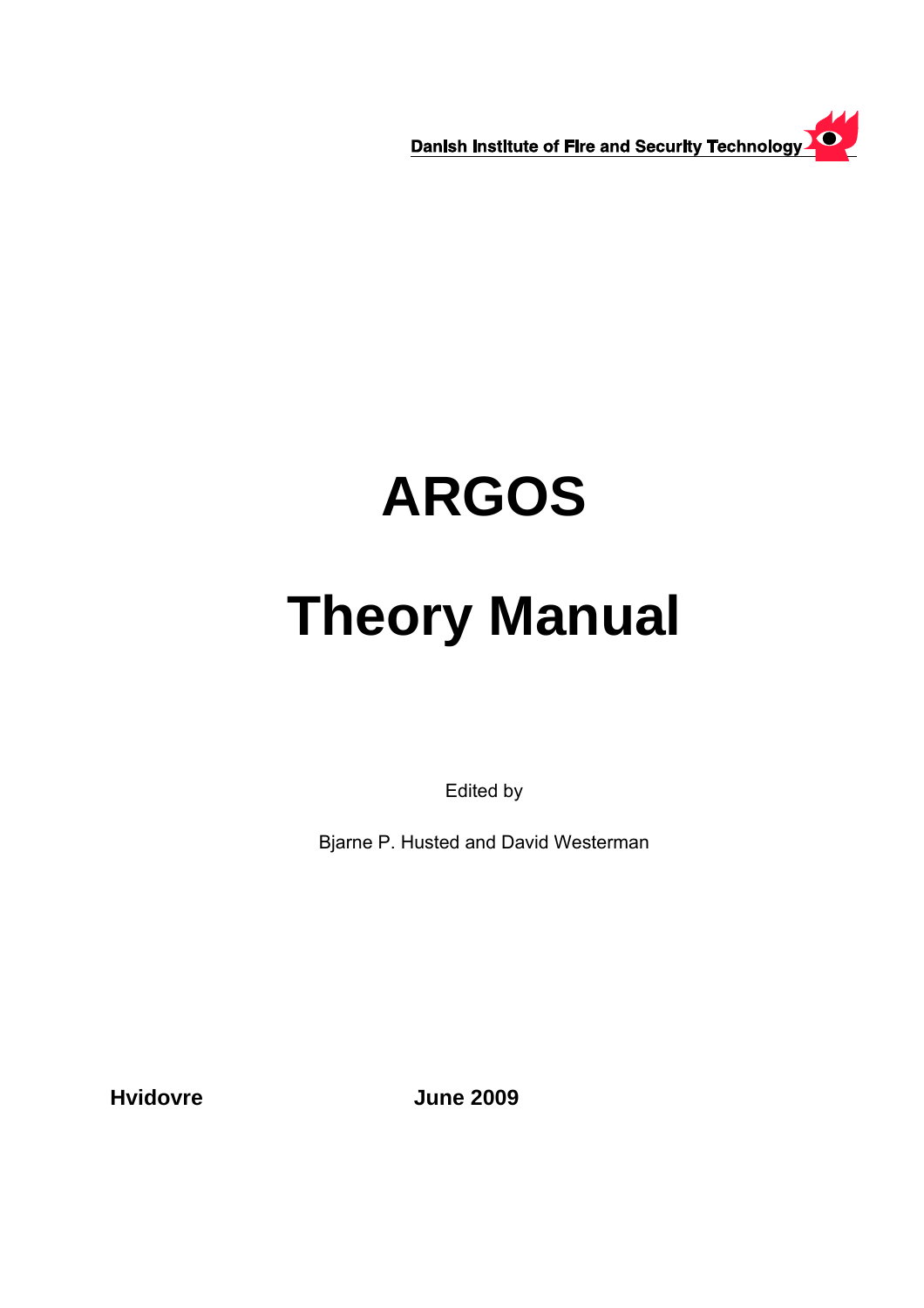# **Foreword**

This document was initially written by Niels Baden, who was the main developer of the original DOS version of Argos in 1990.

Thomas W. Sødring was a co-editor on the 2002 version of this manual.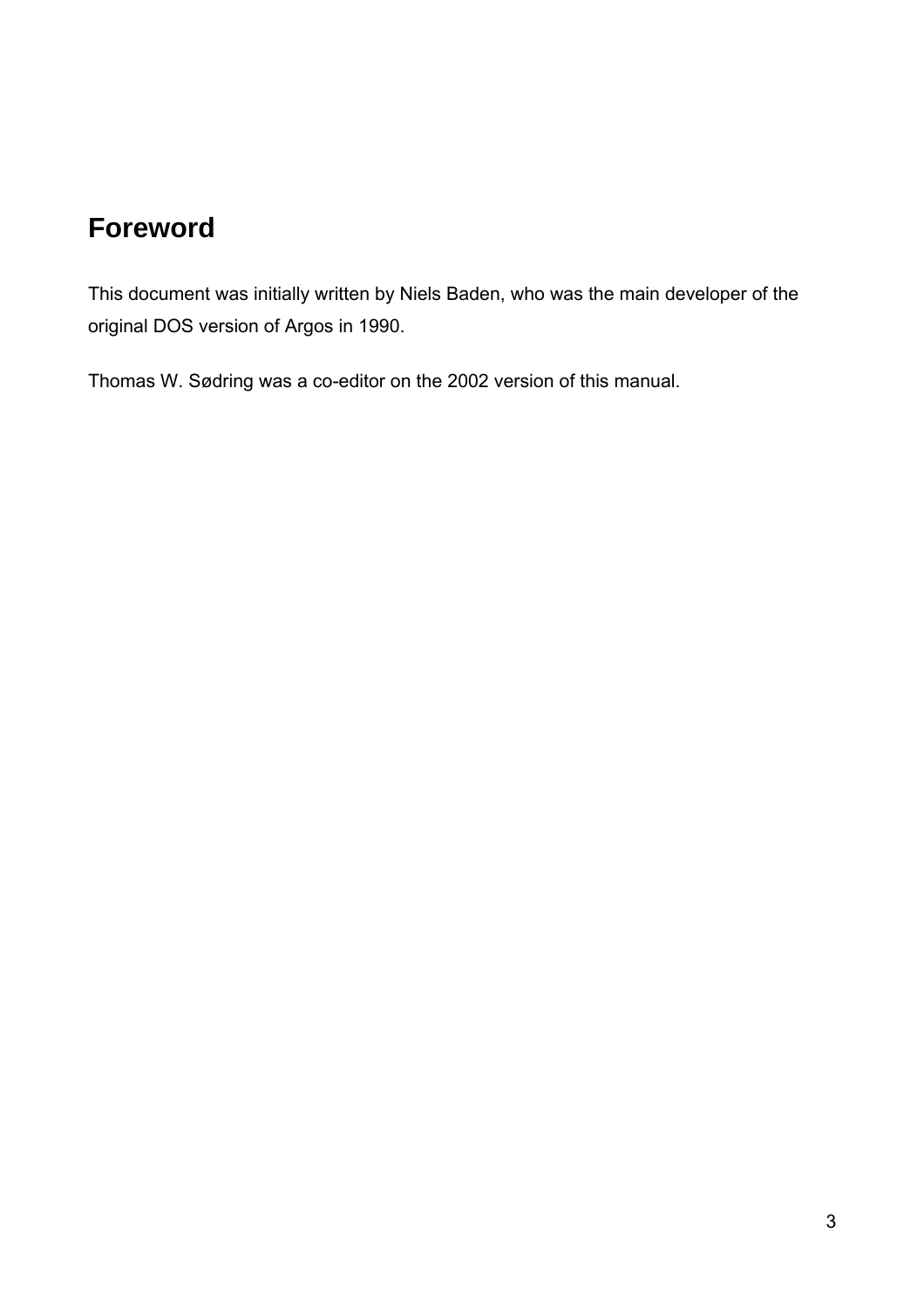# **Table of contents**

| 1.1  | Model for fire development and smoke transport in up to ten rooms [100] Model for fire development and smoke transport in up to ten rooms |    |
|------|-------------------------------------------------------------------------------------------------------------------------------------------|----|
| 1.2  |                                                                                                                                           |    |
|      |                                                                                                                                           |    |
|      |                                                                                                                                           |    |
|      |                                                                                                                                           |    |
|      |                                                                                                                                           |    |
|      |                                                                                                                                           |    |
|      |                                                                                                                                           |    |
| 1.3  |                                                                                                                                           |    |
| 1.4  |                                                                                                                                           |    |
| 1.5  |                                                                                                                                           |    |
| 1.6  |                                                                                                                                           | 17 |
| 1.7  |                                                                                                                                           | 20 |
| 1.8  |                                                                                                                                           | 21 |
| 1.9  |                                                                                                                                           | 25 |
| 1.10 | Oxygen balance                                                                                                                            | 26 |
|      |                                                                                                                                           | 27 |
| 1.12 |                                                                                                                                           | 28 |
| 1.13 |                                                                                                                                           | 30 |
| 1.14 |                                                                                                                                           | 33 |
| 1.15 |                                                                                                                                           | 33 |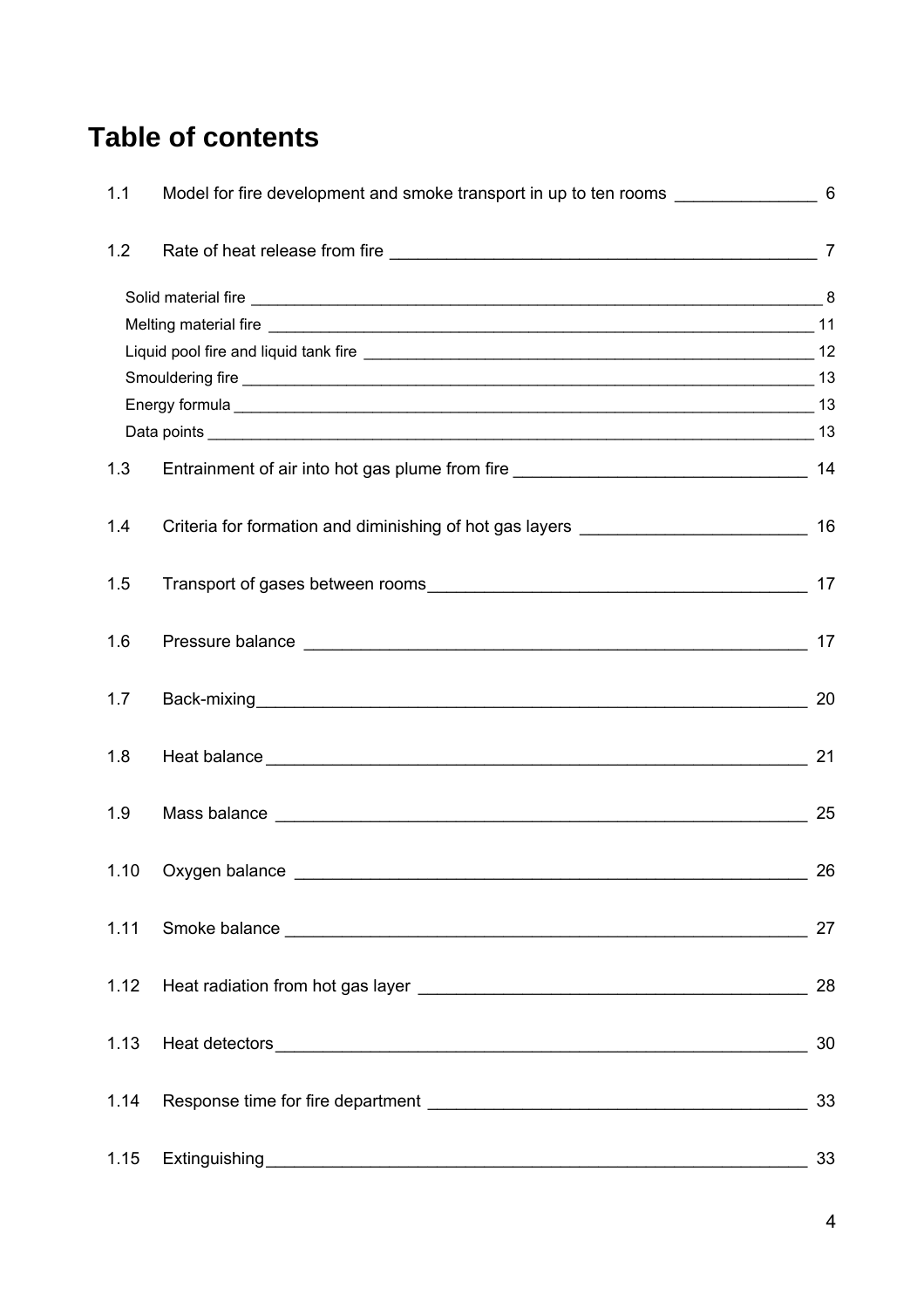| 2.1 | Calculation of flame height           | 34 |
|-----|---------------------------------------|----|
| 2.2 | Calculation of safety distance        | 35 |
| 2.3 | Uncertainty in radiation calculations | 36 |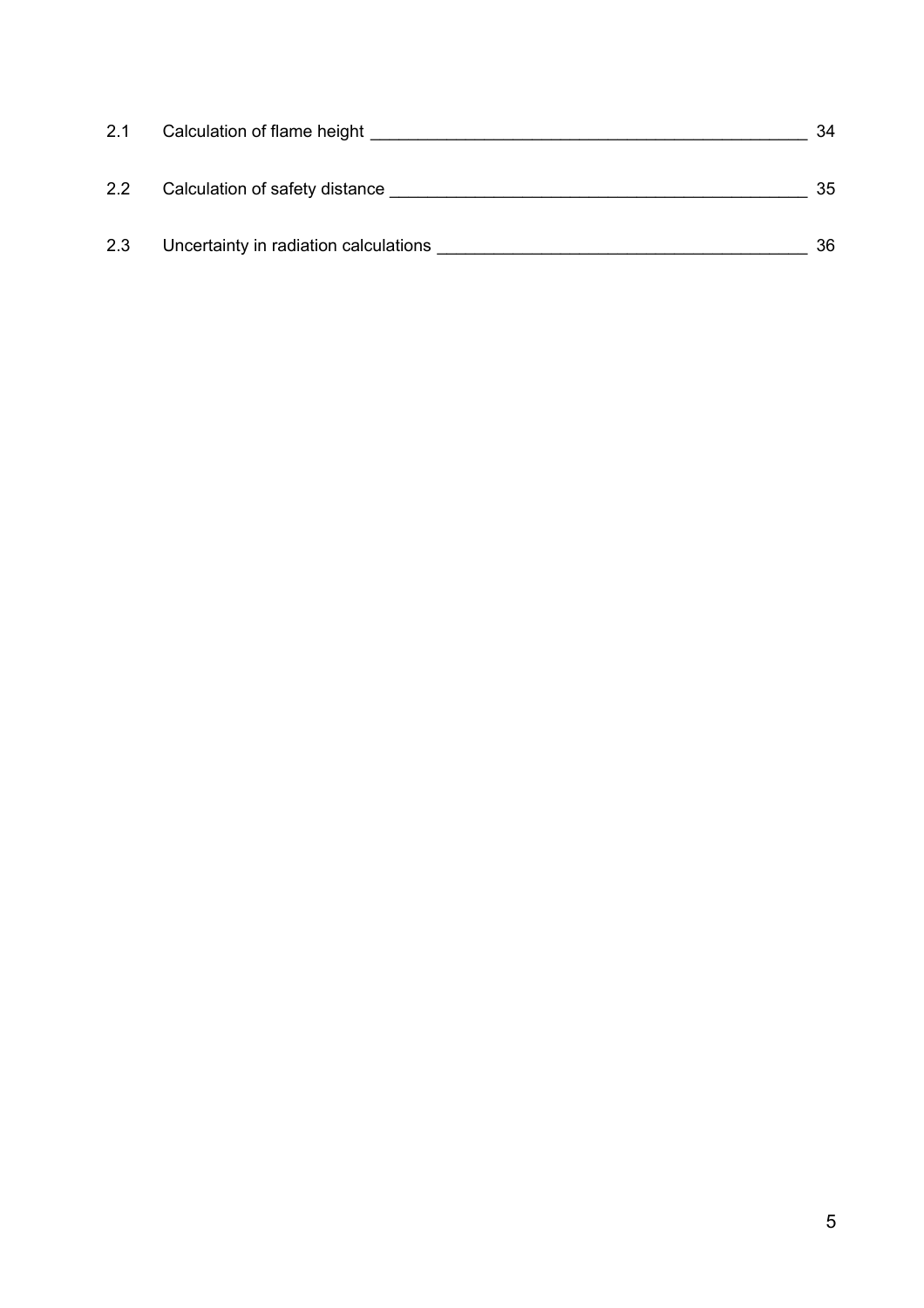# <span id="page-5-0"></span>**1.1 Model for fire development and smoke transport in up to ten rooms**

# **Introduction**

The model for fire development and smoke transport is a zone model as described in mathematical detail by Quintiere (1989).

The following basic assumptions are made:

- − Each room is divided into 1 or 2 zones; a zone of cold gas and possibly above that a zone of hot combustion gas with entrained air.
- − A maximum of ten rooms can be modelled.
- − Before flashover, the fire is initially fuel controlled but becomes ventilation controlled if the oxygen level goes below 10.5 %. For more details see chapter 1.2.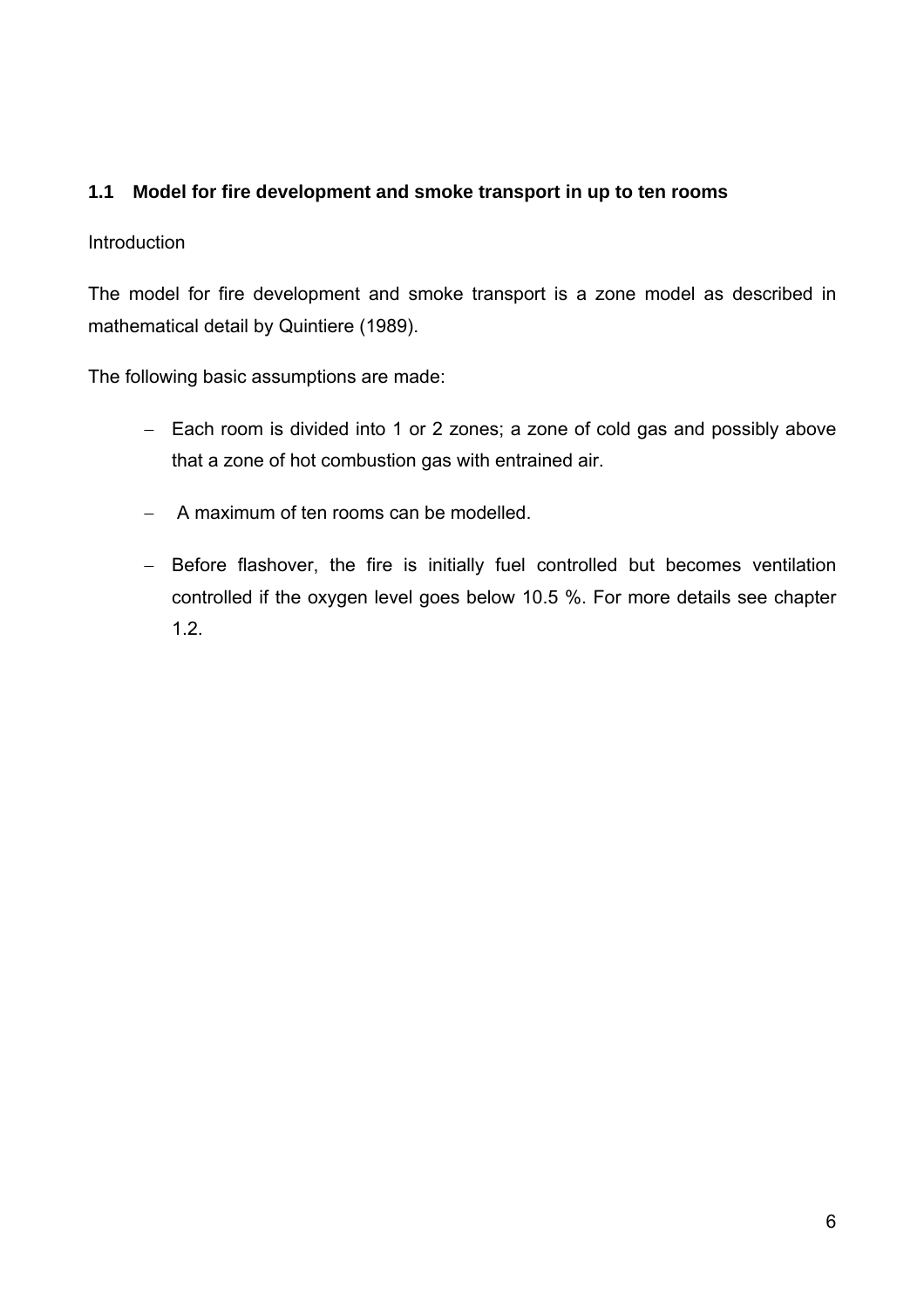#### <span id="page-6-0"></span>**1.2 Rate of heat release from fire**

The rate of heat release from the fire is described by seven different models:

- − Solid material fire.
- − Melting material fire.
- − Liquid pool fire.
- − Liquid tank fire.
- − Smouldering fire.
- − Energy formula.
- Data points.

The rate of heat release is assumed independent of the oxygen mole fraction in the fire room, as long as the minimum oxygen mole fraction in any gas layer in the fire room is more than 10.5%. This oxygen level is typical for extinction of flames due to oxygen depletion, as in e.g. Tsuchiya & Mathieu (1991). If the minimum oxygen mole fraction in the fire room is less than 10.5%, then the rate of heat release calculated by means of the above mentioned fire models is reduced by a factor equal to  $X_{O2}/(10.5\%)$ , where  $X_{O2}$  is the actual minimum oxygen mole fraction in [%]. This unsophisticated approach reflects today's lack of useful models for combustion in oxygen depleted atmospheres. However, it makes certain that the rate of heat release is zero, when there is no more oxygen. In the intermediate region,  $0 < X_{O2} < 10.5\%$ , it tends to overestimate the rate of heat release. Thus, from a safety point of view, the calculations will be on the safe side.

The rate of heat loss due to radiation is assumed to be a fraction  $\chi_{rad}$  of the total rate of heat release, Q in [kW]. The default value for  $\chi_{rad}$  is 0.35 (35%), cf. Lees (1980), but for fuels where  $\chi_{rad}$  has been measured, the measured value is used.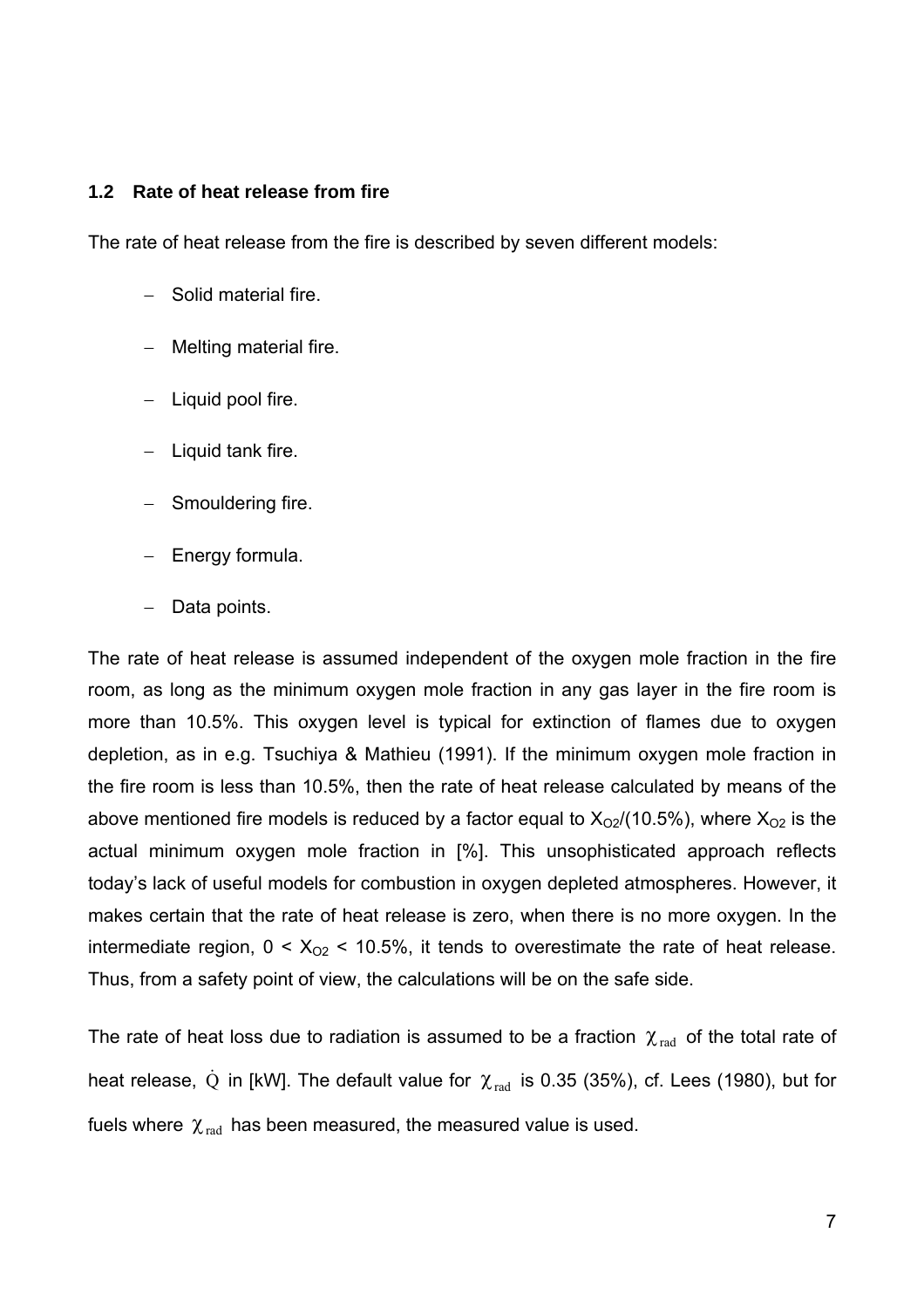<span id="page-7-0"></span>Thus the convective heat release,  $\mathrm{\dot{Q}}_{\mathrm{c}}$  in [kW], is calculated as

$$
\dot{Q}_c = (1 - \chi_{rad}) \cdot \dot{Q}
$$

### **Solid material fire**

The model for fires in solid materials takes into account the geometry of the fire object and is especially suited for modeling of fires in objects with a large void fraction, for example piles of pallets or racks with combustible goods. The model is based on the following assumptions:

- − The fire object has the shape of a box with a given height, width and length,
- The fire starts at floor level at the middle of the long side of the object,
- − The velocity of horizontal flame spread is constant,
- − The vertical flame spread is exponential,
- − The rate of heat release per volume flame zone is constant and
- − The time interval from ignition of a partial volume till the same partial volume is burnt out (i.e. the local burn out time) is constant.

For a fire object of infinite height, width and length, the above assumptions lead to the following expression for the rate of heat release,  $\dot{Q}$  in [kW], as a function of time, t in [s]:

$$
\dot{Q} = q_{\text{volume}} \cdot \frac{\Pi}{2} \cdot \beta^2 \cdot h_{f0} \cdot [t^2 \cdot 2^{\frac{t}{t_2}} - (t - t_{\text{burnt}})^2 \cdot 2^{\frac{t - t_{\text{burnt}}}{t_2}}]
$$

where:

 $q_{volume}$  is the rate of heat release per volume in the flame zone in [kW/m<sup>3</sup>],

- $\beta$  is the velocity of horizontal flame spread in  $[m/s]$ ,
- $h_{f0}$  is the initial flame height in [m],
- $t<sub>2</sub>$  is the doubling time for vertical flame spread in [s] and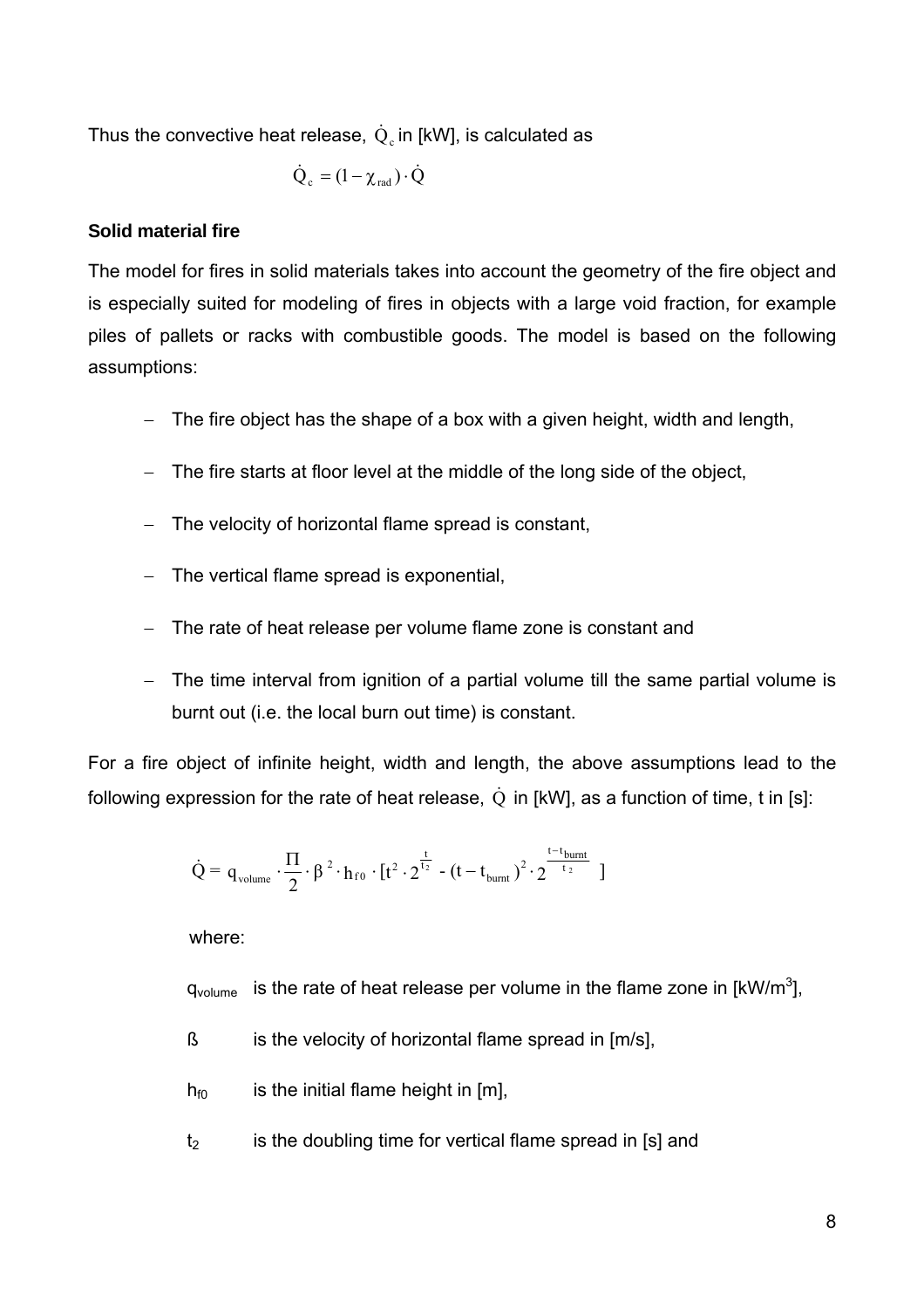$t_{\text{burnt}}$  is the local burn out time in [s].

The assumed initial flame spread before the horizontal boundaries of the fire object are reached is illustrated in figure 1.



## **Figure 1: Flame spread in the solid material fire model.**

The interaction with the horizontal boundaries of the fire object and the effect of the local burn out time is illustrated in figures 2 and 3.



Figure 2: Horizontal flame spread in the solid material fire model. Ignition on long side.  $t_{\text{burnt}} \approx 7$  min. **Thick arcs correspond to the flame zone and thin arcs correspond to the burnt out zone.**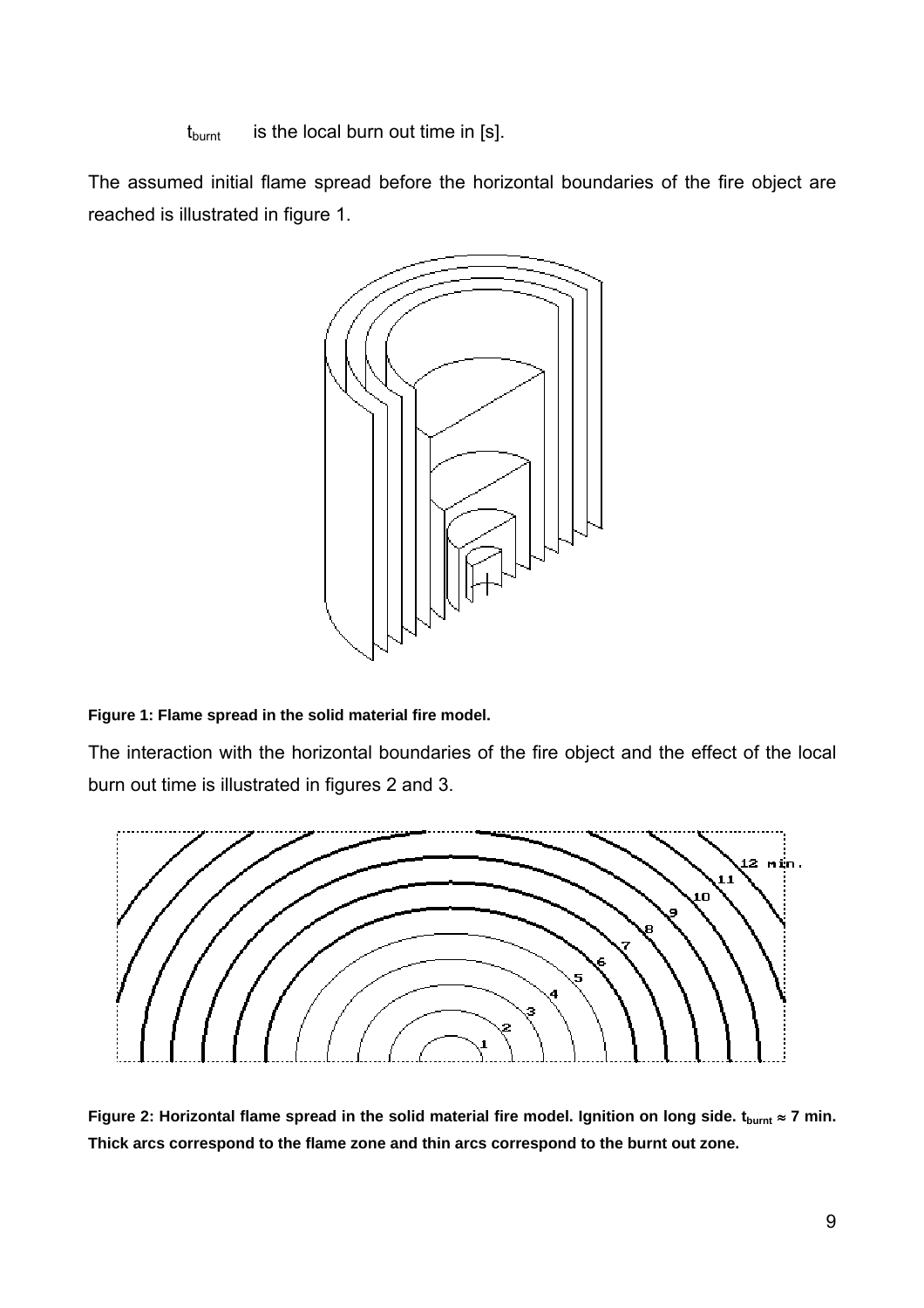

Figure 3: Horizontal flame spread in the solid material fire model. Ignition on short side. t<sub>burnt</sub> ≈ 7 min. **Thick arcs correspond to the flame zone and thin arcs correspond to the burnt out zone.**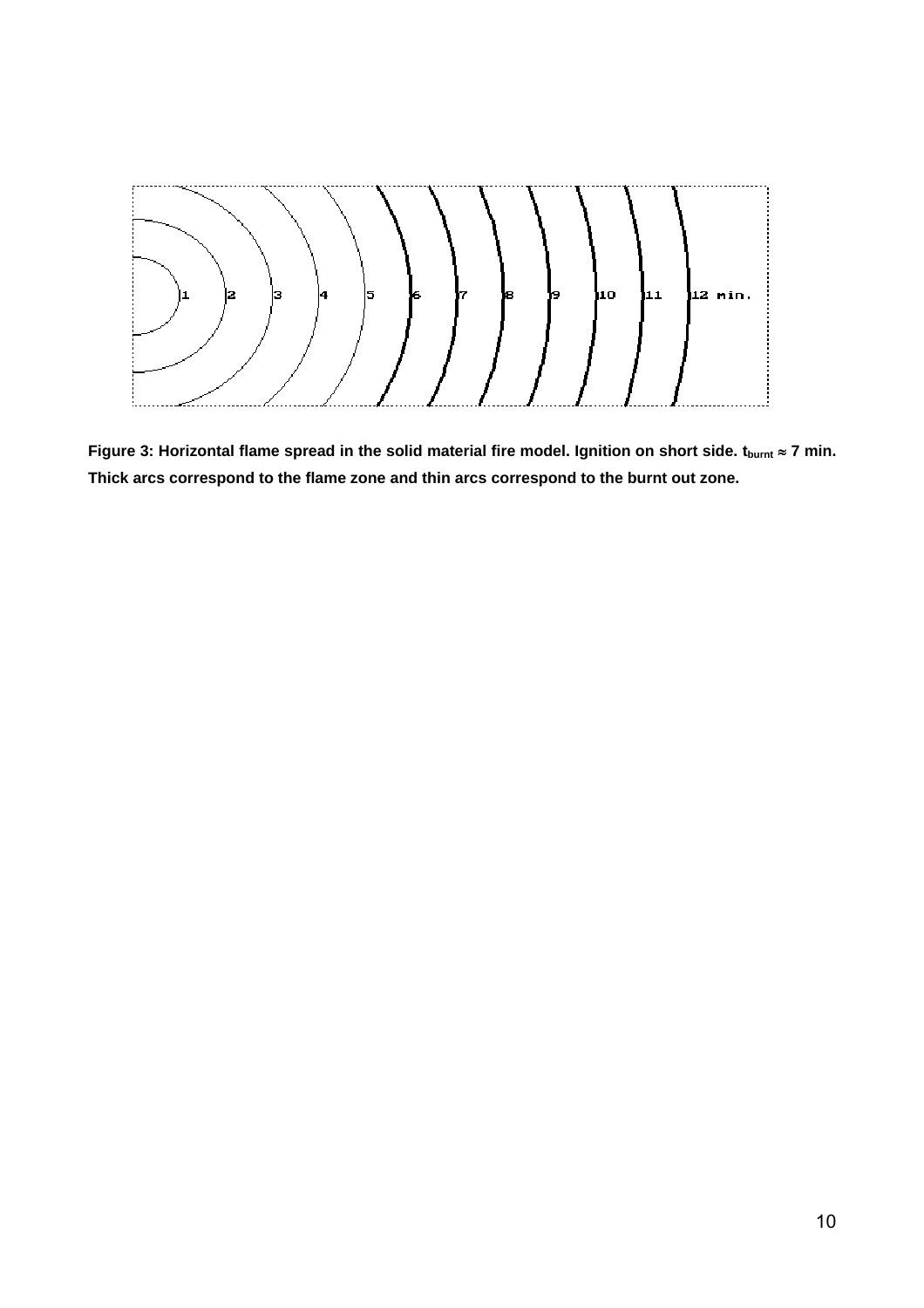### <span id="page-10-0"></span>**Melting material fire**

The model for fires in melting materials also accounts for the geometry of the fire object and is especially suited for modelling of fires in objects with a large void fraction, for example piles of polyethylene boxes. The model is based on the following assumptions:

- − The fire object has the shape of a box with a given height, width and length.
- The fire object will gradually melt and burn as a pool fire underneath the object.
- − The fire starts at the middle of the long side of the object.
- The velocity of horizontal flame spread is constant.
- The rate of heat release per area flame zone is constant.
- − The time interval from ignition of a partial area till the same partial area is burnt out (i.e. the local burn out time) is proportional to the height of the object.

For a fire object of infinite width and length, the above assumptions lead to the following expression for the rate of heat release,  $\dot{Q}$  in [kW], as a function of time, t in [s]:

$$
\dot{Q} = q_{\textrm{\tiny area}} \cdot \frac{\pi}{2} \cdot \beta^2 \cdot \left[t^2 - \left(t - t_{\textrm{\tiny height}} \cdot H_{\textrm{\tiny object}}\right)^2\right]
$$

where:

- $q_{area}$  is the rate of heat release per area in the flame zone in [kW/m<sup>2</sup>],
- $\beta$  is the velocity of horizontal flame spread in  $[m/s]$ ,
- $t<sub>height</sub>$  is the local burn out time per height of fire object in [s/m] and

H<sub>object</sub> is the height of the fire object.

The interaction with the horizontal boundaries of the fire object and the effect of the local burn out time is the same as shown in figures 2 and 3 for fires in solid materials.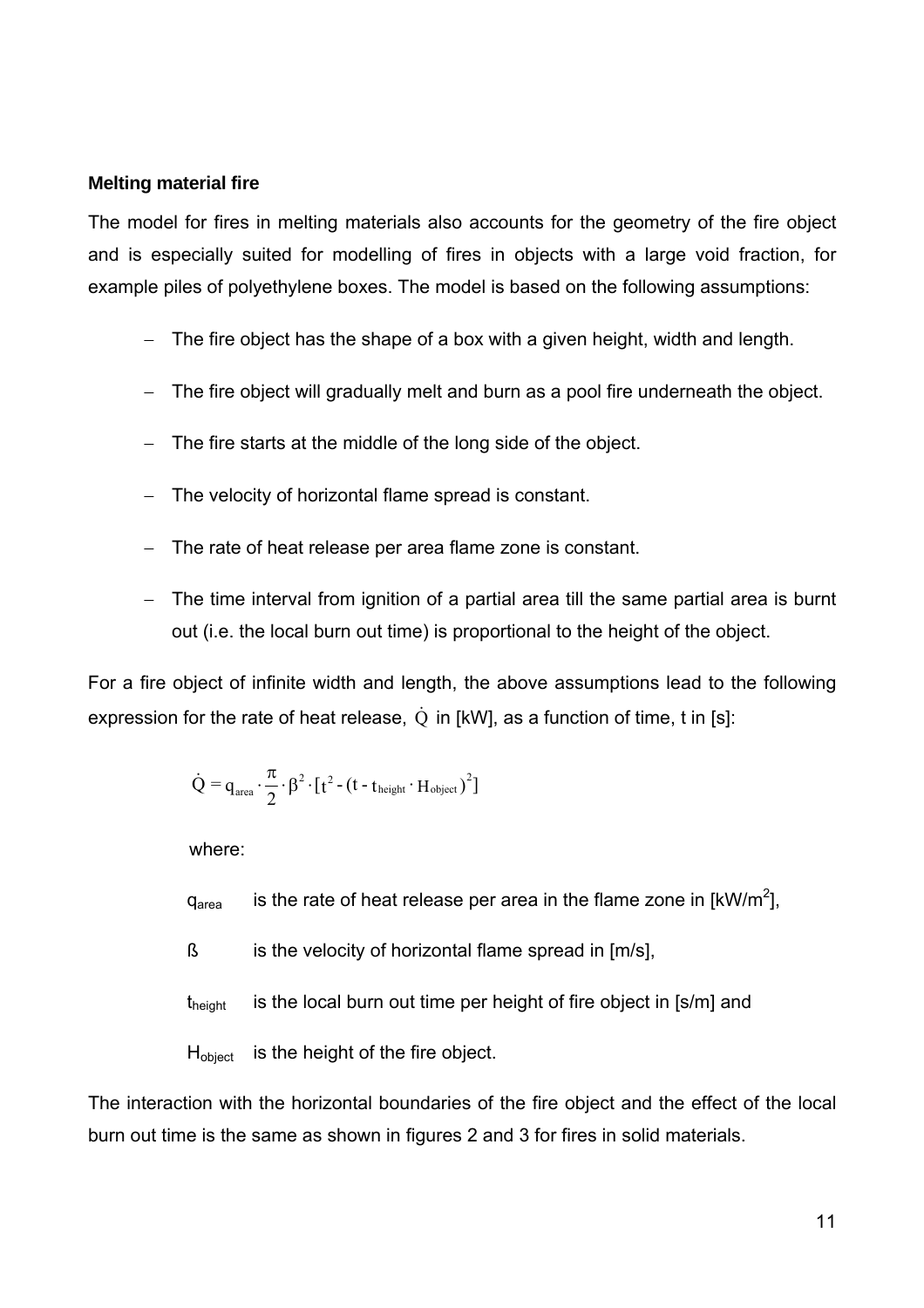# <span id="page-11-0"></span>**Liquid pool fire and liquid tank fire**

The model for fires in liquids consists of 2 parts.

Firstly the heat release per area from a pool fire is calculated. This is to reflect the fact that heat release is influenced by the diameter of the fire. A fire covering a small area has a lower heat release rate per area than a fire covering a larger area. For more details, see Vytenis Brabrauskas, Heat Release Rates, Chapter 3-1, SFPE Handbook, 4<sup>th</sup>. edition, USA 2008.

The heat release per area is initially adjusted using the following formula based on the calculated maximum diameter and this value is used throughout the calculation:

$$
q_{pool\_actual"}
$$
 =  $q_{pool\_max" \cdot (1 - e^{-k\beta^*D})$ 

 $q_{\text{pool actual}}$  is the actual heat release rate per area

- $q_{pool max}$ " is the maximum heat release rate for a very large fire, corresponding to the field "Max. heat release rate" for liquid pool fires and liquid tank fires.
- $k\beta$  is a physical constant depending on the fuel type and
- D is the maximum calculated diameter of the pool (liquid pool fire or liquid tank fire)

For pool fires, the rate of heat release,  $q_{pool}$  in [kW], is calculated by means of the formula:

$$
q_{\text{pool}} = q_{\text{area\_actual}} \cdot \min\{A_{\max}, \frac{V_I}{\delta_I}\}
$$

where:

- $q_{area\_actual}$  is the rate of heat release per area in [kW/m<sup>2</sup>],
- $A_{\text{max}}$  is a specified maximum pool area in [m<sup>2</sup>],
- $V_1$  is the net volume of liquid in  $\text{[m}^3\text{]}$  and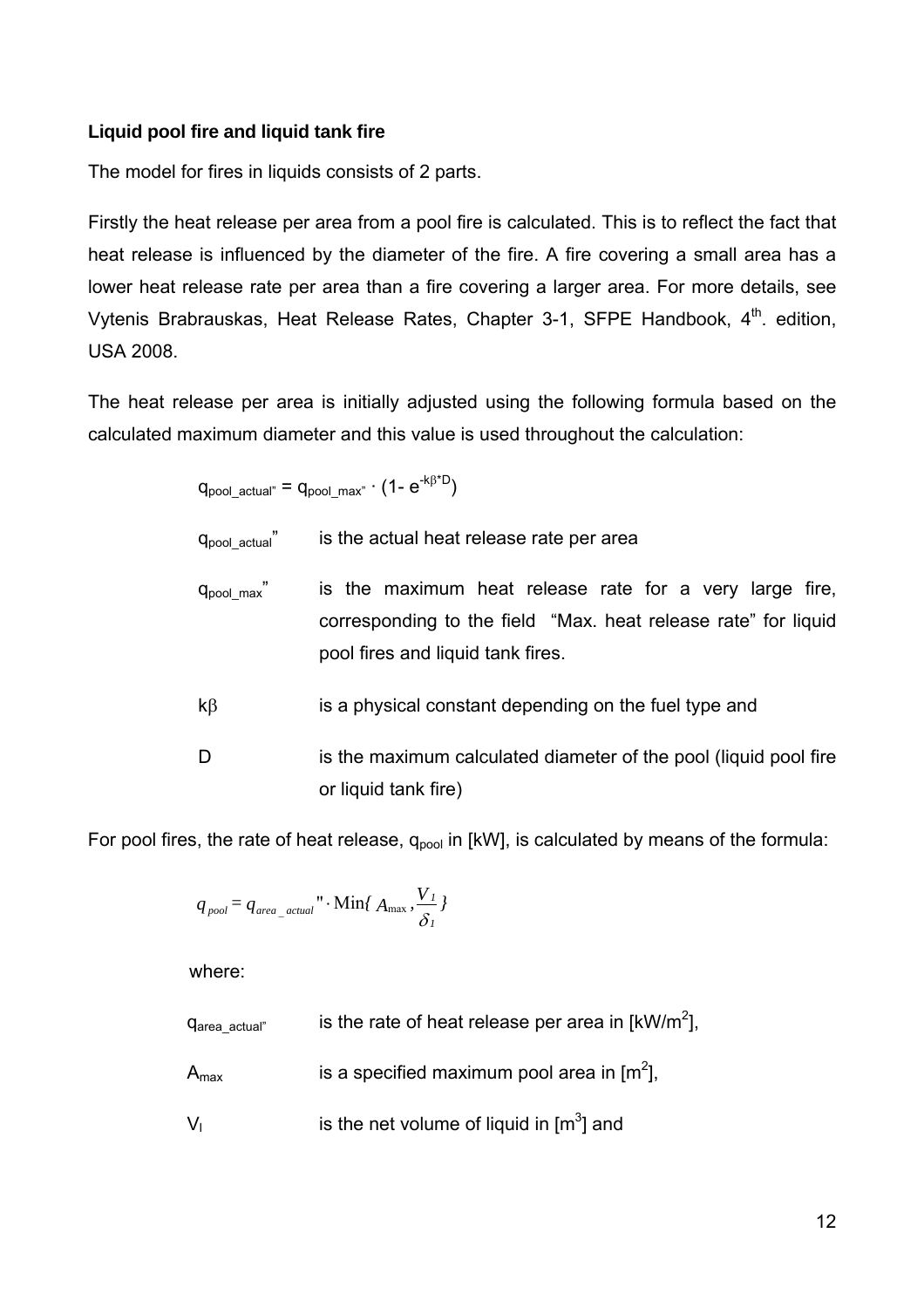<span id="page-12-0"></span> $\delta$  is equal to 0.01 m, the assumed minimum depth of the liquid pool.

That the fire will spread across the surface with a given rate is also taken into account. Thus the rate of heat release for a pool fire,  $\dot{Q}$  in [kW] becomes:

$$
\dot{Q} = \text{Min}\{\alpha \cdot t^2, q_{\text{pool}}\}
$$

where  $\alpha$  is the parabolic fire growth parameter in [kW/s<sup>2</sup>].

For liquid tank fires the formulas are more complex. A good description of the overall principles is given in the Argos User's Guide.

#### **Smouldering fire**

With this fire model, the rate of heat release is assumed to be equal to a specified constant value  $(\dot{Q}$  in [kW]).

#### **Energy formula**

With this fire model, the rate of heat release,  $\dot{Q}$  in [kW], is calculated by means of the formula:

$$
\dot{Q} = \text{Min} \ \left\{ (A - F) \cdot t^2 + B \cdot t + C \cdot 1000 + D \cdot 2^{\frac{t}{E}}, q_{\text{max}} \cdot 1000 \right\}
$$

where t is the time from ignition in [minutes]. A, B, C, D, E, F and  $q_{max}$  are specified parameters.

#### **Data points**

With this fire model, the rate of heat release is determined by linear interpolation between specified values of  $\dot{Q}$  and t.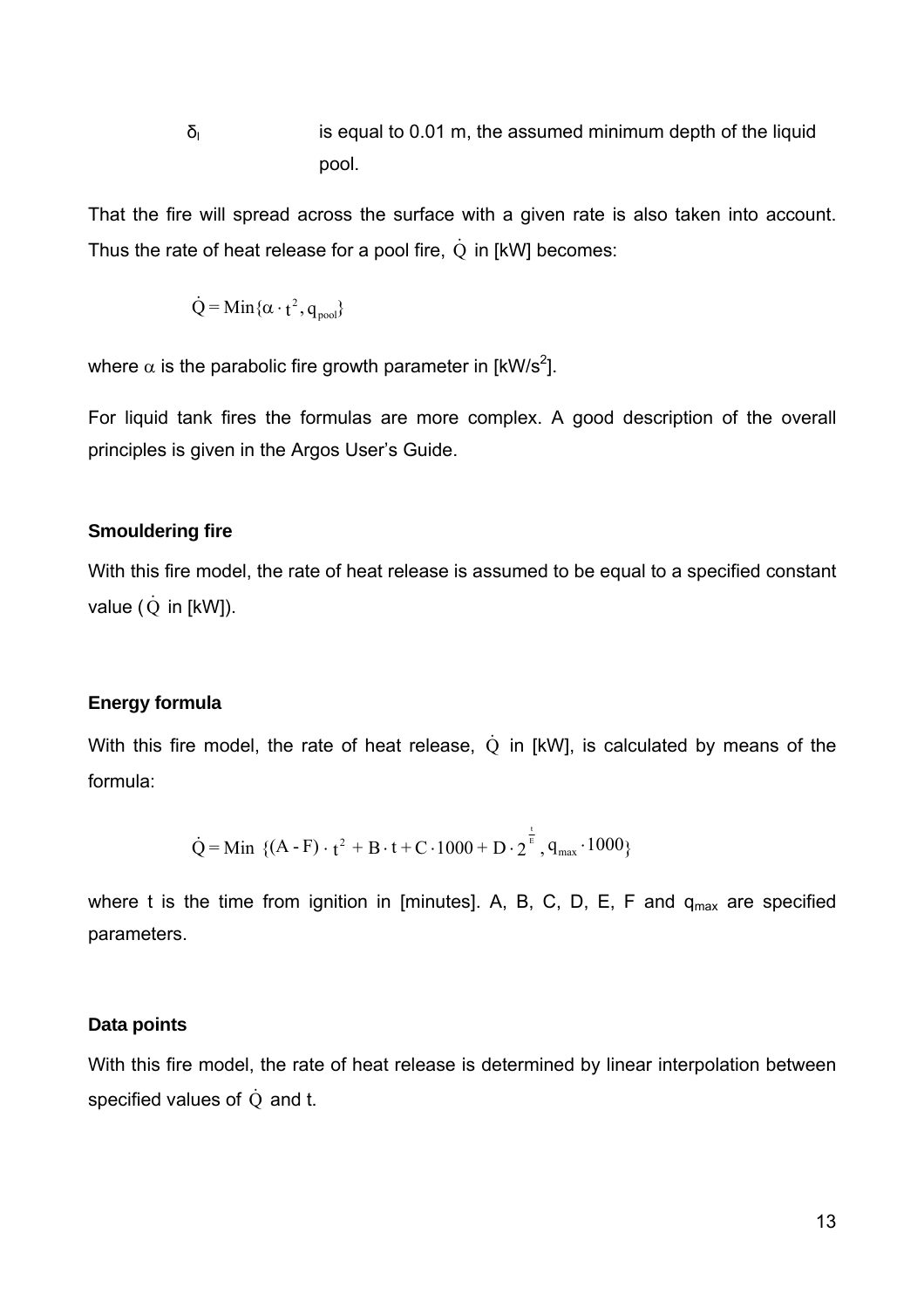### <span id="page-13-0"></span>**1.3 Entrainment of air into hot gas plume from fire**

The entrainment of air into the hot gas from the fire is modelled by use of an empirical expression. In Argos, two possibilities exist, the plume model by Heskestad (SPFE handbook, 2008) or the plume model by McCaffrey (1983).

Heskestad's formula is the preferred method, especially for strong plumes (large fires), because it does not use the Boussinesq approximation and it also takes the area of the fire into account. But the McCaffrey model, which was the original plume model in Argos, can also be used.

#### **Heskestad plume model**

The mass flow rate, m in [kg/s], with the rate of convective heat release,  $Q_c$  in [kW], and the height above the source of heat, z in [m], is calculated from the following equations:

Below flame:

$$
m = 0 \t\t z \le 0
$$

Flame region:

$$
m = 0.0059 \cdot \dot{Q}_c \cdot \frac{z}{L} \qquad 0 < z \le L
$$

Above height of flame:

$$
m = 0.071 \cdot \dot{Q}_c^{1/3} \cdot (z - z_0)^{5/3} + 0.001917 \cdot \dot{Q}_c \qquad z > L
$$

The formula for the flame height, L [m], is given in chapter 2.1. The formula for the virtual origin  $z_0$  is given below

$$
z_0 = 0.083 \dot{Q}^{2/5} - 1.02 D \text{ [m]}
$$

where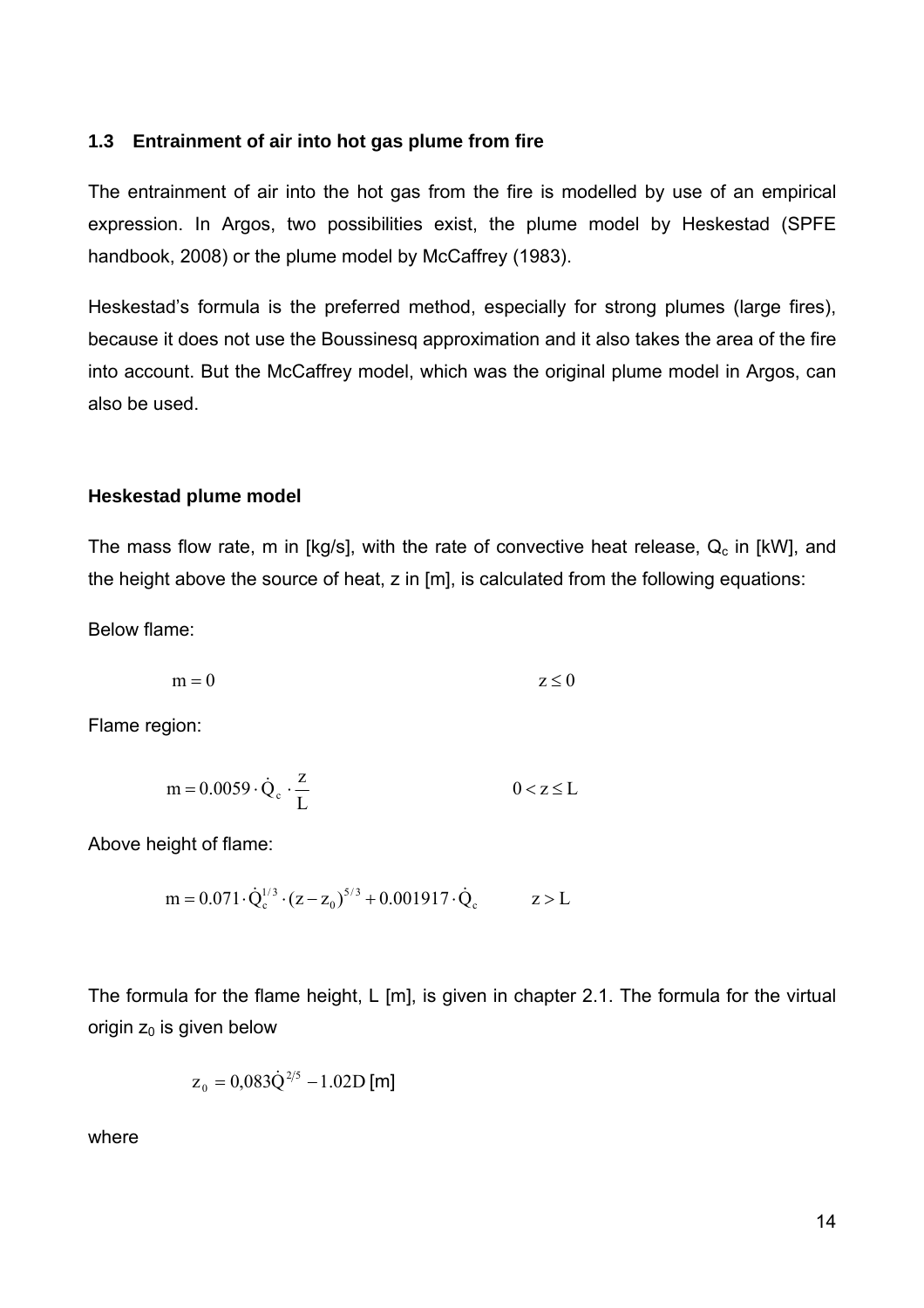$\dot{Q}$  is the rate of heat release (RHR) [kW] and

$$
D = \sqrt{\frac{4 \cdot \text{Fire Area}}{\Pi}} \qquad \text{:} \quad \text{Diameter of the fire [m]}
$$

#### **McCaffrey plume model**

The variation of the mass flow rate, m in [kg/s], with the rate of convective heat release,  $Q_c$ in [kW], and the height above the source of heat, z in [m], is calculated from the following equations:

Continuous flame:

$$
\frac{m}{\dot{Q}_c}\!=\!0.011\!\cdot\!\!\left(\frac{z}{\dot{Q}_c^{0.4}}\right)^{\!0.566}\qquad \quad \text{for } 0\!<\!\frac{z}{\dot{Q}_c^{0.4}}\!<\!0.08
$$

Intermittent:

$$
\frac{m}{\dot{Q}_c} = 0.026 \cdot \left(\frac{z}{\dot{Q}_c^{0.4}}\right)^{0.909} \qquad \text{for } 0.08 < \frac{z}{\dot{Q}_c^{0.4}} < 0.20
$$

Plume:

$$
\frac{m}{\dot{Q}_c} = 0.124 \cdot \left(\frac{z}{\dot{Q}_c^{0.4}}\right)^{1.895} \qquad \text{for } 0.20 < \frac{z}{\dot{Q}_c^{0.4}} < \infty
$$

For fires, the source of heat is assumed to be at floor level. Thus if the distance from floor to hot gas layer is z and the convective heat release rate from the fire is  $\dot{\text{Q}}_{\text{c}}$ , then the mass flow rate of hot gas with entrained air into the hot gas layer will be m.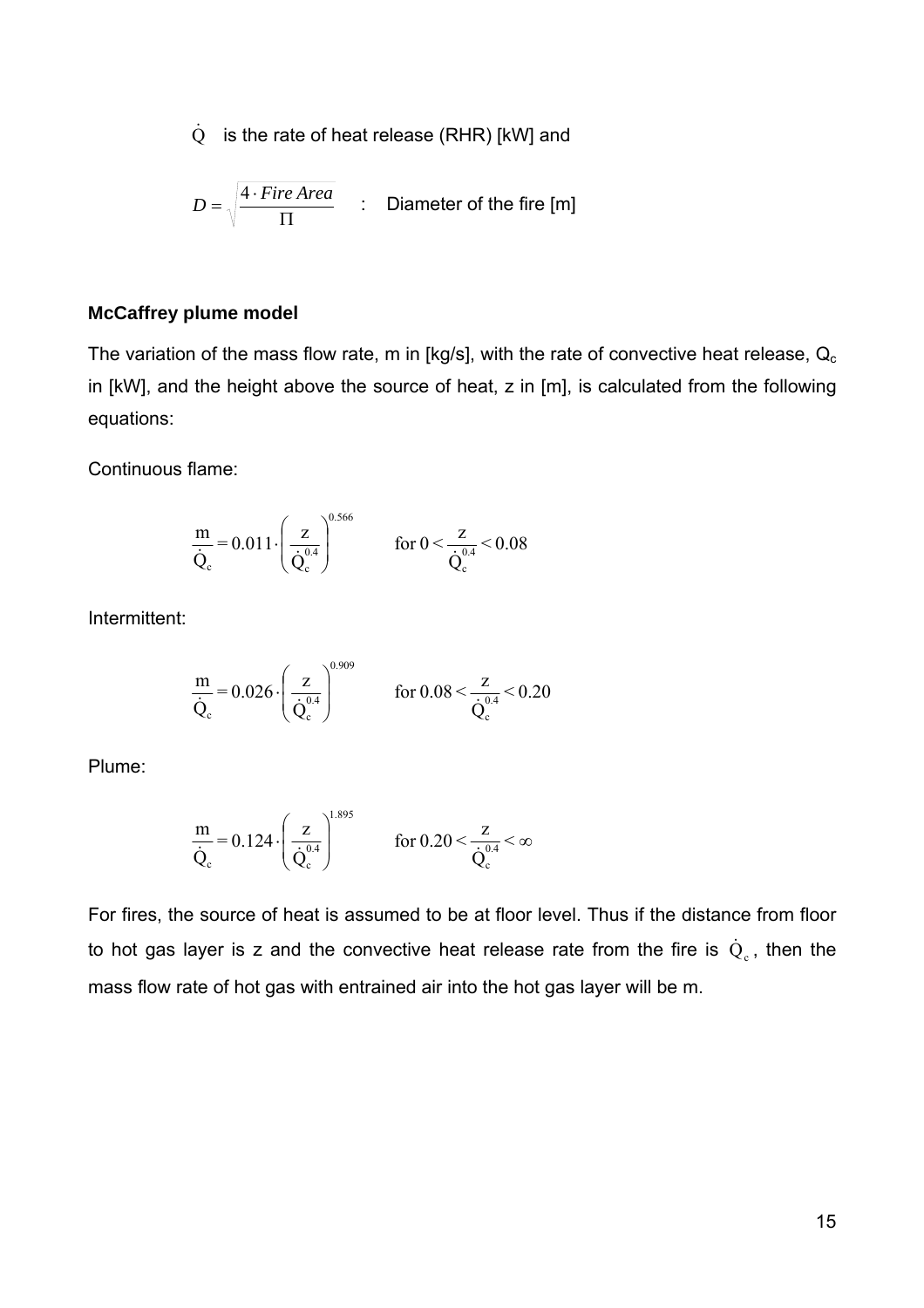# <span id="page-15-0"></span>**1.4 Criteria for formation and diminishing of hot gas layers**

The criterion for formation of hot gas layers is based on a formula presented by Alpert (1972).

Heat input to a room will result in a jet stream of hot gas and smoke under the ceiling. Formation of a hot gas layer is only allowed if the temperature of the jet stream is 10 K higher than the room temperature when it reaches a wall at the greatest possible horizontal distance from the source of heat. For this purpose, it is assumed that the net convective heat input to the room from fire and from other rooms enters the room at floor level. Thus this criterion should be disabled if the heat actually enters the room near the ceiling. This can be done by specifying the greatest possible horizontal distance in the room,  $r_{\text{max}}$ , equal to zero.

The jet stream temperature,  $T_{jet}$  in [K], is calculated according to the empirical formula:

$$
T_{jet} = T_0 + \frac{5.38}{h} \cdot \left(\frac{\dot{Q}_c}{(1 - \chi_{rad}) \cdot r_{max}}\right)^{\frac{2}{3}}
$$

where:

- $T_0$  = 293.15 K is the initial room temperature,
- $\dot{Q}_c$  is the net rate of convective heat input to the room from fire and from other rooms in [kW],
- $r_{\text{max}}$  is the greatest horizontal distance in the room in [m],
- h is the height of the room in [m] and
- $\chi_{\text{rad}}$  the radiative fraction of the rate of heat release [-].

The hot gas layer will diminish:

If the mass content corresponds to less than 0.001 times the room volume filled with air at  $T_0$ , or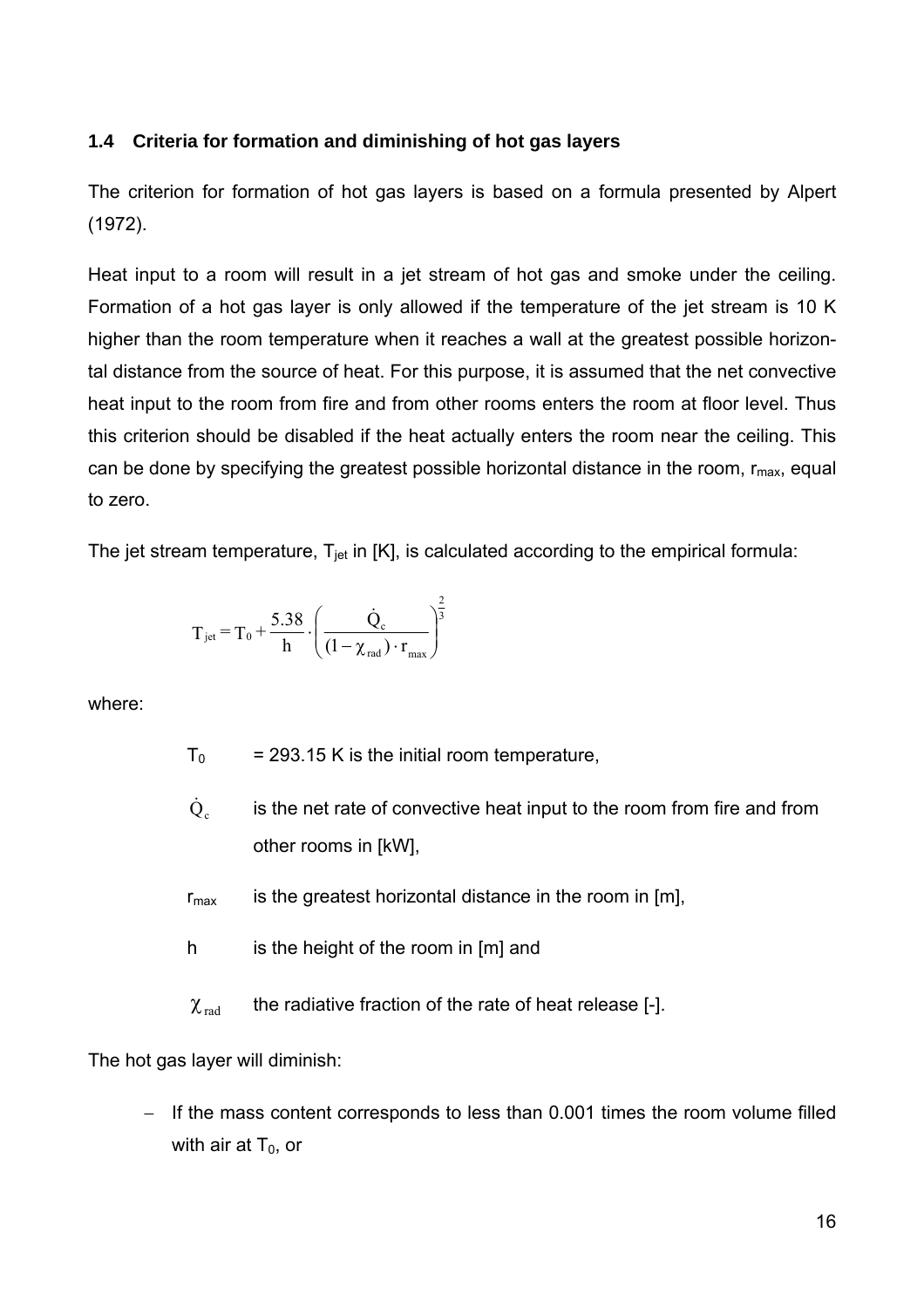<span id="page-16-0"></span> $-$  If the temperature is less than T<sub>0</sub> + 0.3 K.

# **1.5 Transport of gases between rooms**

The transport of gases between rooms and between rooms and surroundings is determined by:

- − The stationary pressure balance for each room.
- − Back-mixing through horizontal vents, cf. Cooper (1989).
- − The heat balance for the hot gas layer in each room, cf. Quintiere (1989) equation (40).
- − The mass balance for the hot gas layer in each room, cf. Quintiere (1989) equation (30a).

# **1.6 Pressure balance**

When stating the stationary pressure balance, it is assumed that the time derivative of the pressure, dP/dt, can be neglected. Quintiere (1989) p. 112-13 has by means of example calculations verified this assumption for typical fire scenarios. However, if the stationary pressure balances are used for simulation of explosions in large rooms with small openings, then the increase in pressure will be overestimated.

The stationary pressure balance leads to the following algebraic equation for each room:

$$
\sum_{\substack{j \\ (\text{net inlet})}} v_j + \sum_{\substack{j \\ (\text{net inlet})}} \frac{q_j \cdot R}{P_0 \cdot M_w \cdot C_p} = 0
$$

where:

- $q_i$  is the direct heat input (positive or negative) in [kW] from a building component or from the fire  $(q_c = 0.65)$ ,
- R = 0.0820562 atm⋅m<sup>3</sup>/(kmole⋅K) is the ideal gas constant,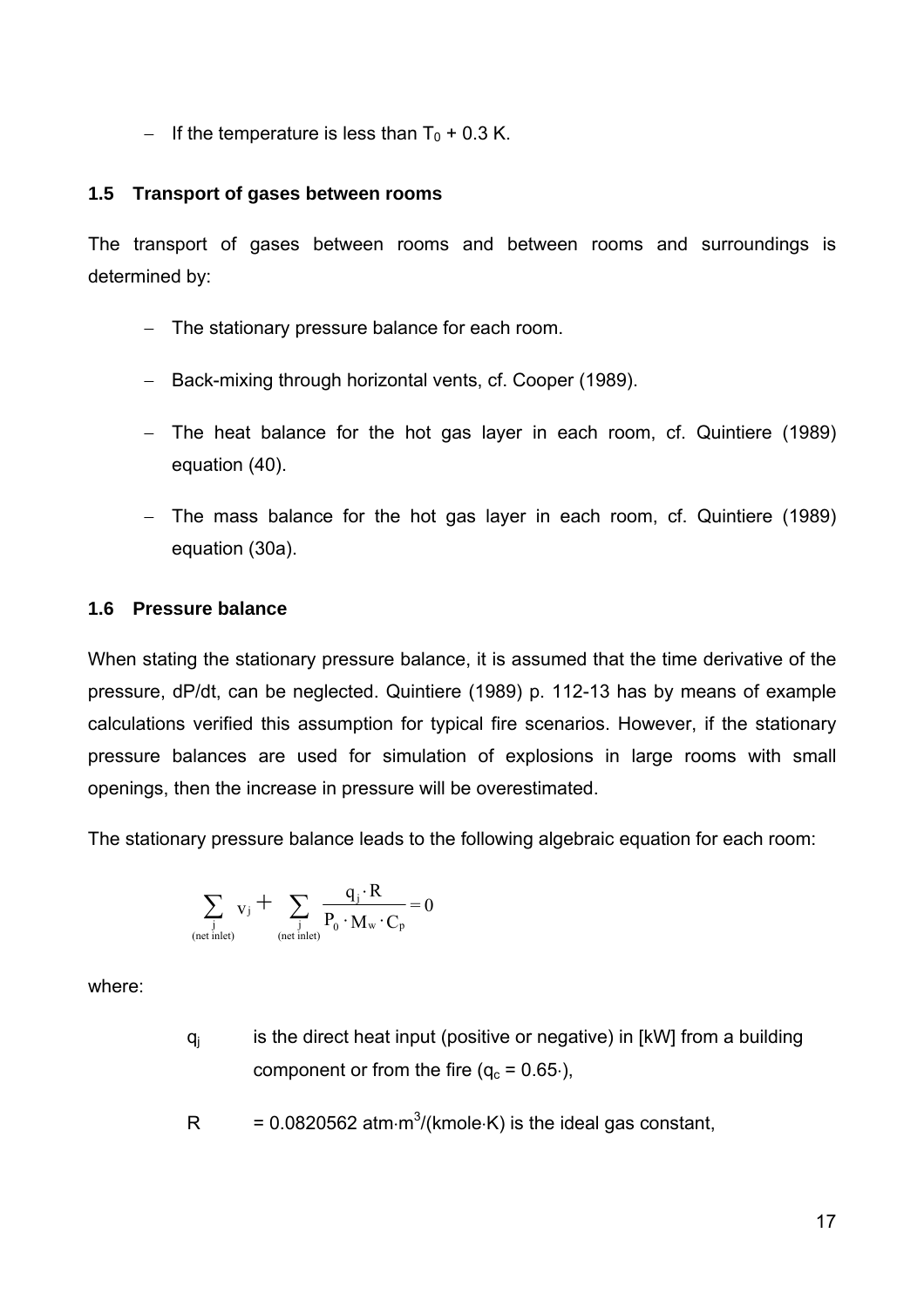$P_0$  = 1 atm,

- $M_w$  = 28.965 g/mole is the average molecular weight of air.
- $C_p$  = 1.00464 kW⋅s/(kg⋅K) is the heat capacity of air and
- $v_j$  is the volumetric flow (positive or negative) in [m<sup>3</sup>/s] through an opening into the room.

The volumetric flow is determined by integration of the Bernoulli equation across the opening in question, see e.g. Quintiere (1989) equations (25) and (26), i.e.:

$$
v = C_B \cdot w \cdot \int_{h_0}^{h+h_0} \sqrt{\frac{2}{\rho_j} \cdot [P_j(z) - P_i(z)] \cdot dz}
$$

where:

- $P_i$ ,  $P_i$  is pressure in room i and j in [Pa] at height z,
- z is the height above the floor in [m],
- w is the width of the opening in question in [m],
- h is the height of the opening in question in [m],
- $h_0$  is the height from the floor to the opening in question in [m]
- $C_B$  = 0.7 is the Bernoulli flow coefficient, cf. e.g. Quintiere (1989),
- $\rho_j = \rho_0 \cdot (T_0/T_j)$  is the density of the gas in question,
- $T_i$  is the temperature in [K] of the gas in question,
- $T_0$  = 293.15 K and
- $\rho_0$  = 1.199 kg/m<sup>3</sup> is the density of air at 293.15 K.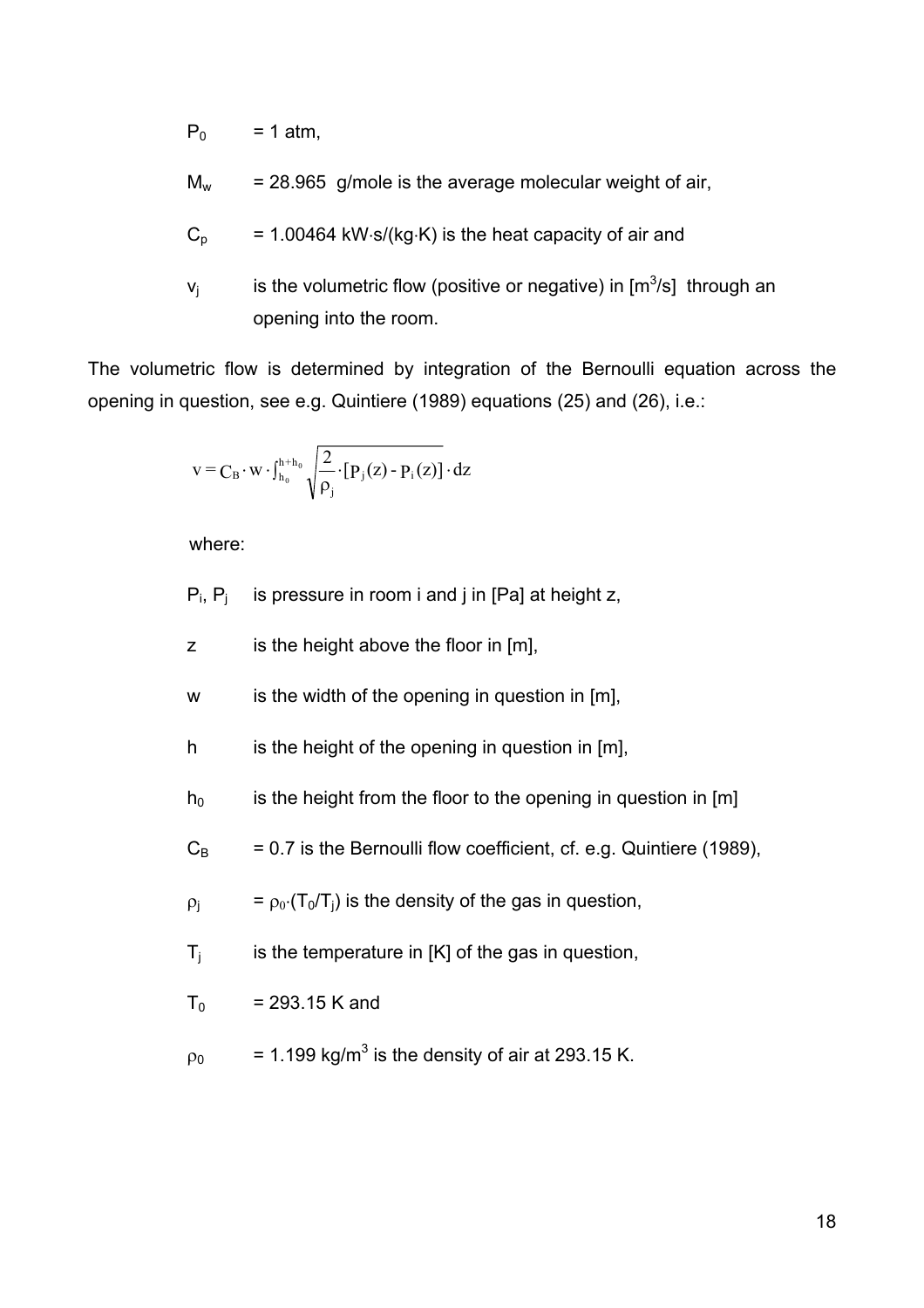The pressure in a given room at height z is determined by the equation:

$$
P(z) = P(0) - \int_0^z \rho_0 \cdot g \cdot \frac{T_0}{T} \cdot dz
$$

where:

$$
T_0
$$
 = 293.15 K,

- $T =$  is the temperature in [K] in the room at the given height above the floor and
- g  $= 9.81 \text{ m/s}^2$  is the acceleration due to gravity.

It is possible to specify a wind speed,  $u_w$ , for outside each room, so the model includes a corresponding wind pressure,  $\Delta p_w = \rho_0 \cdot (u_w)^2/2$ , for all vertical openings (for example doors and windows) from the room to the surroundings. The default value is  $u_w = 0$  m/s for all rooms.

# **Note:**

In the DOS version of Argos, the default values are  $u_w = 5$  m/s outside the fire room (towards opening), and  $u_w=0$  elsewhere. Setting  $u_w = 0$  m/s is a more conservative assumption.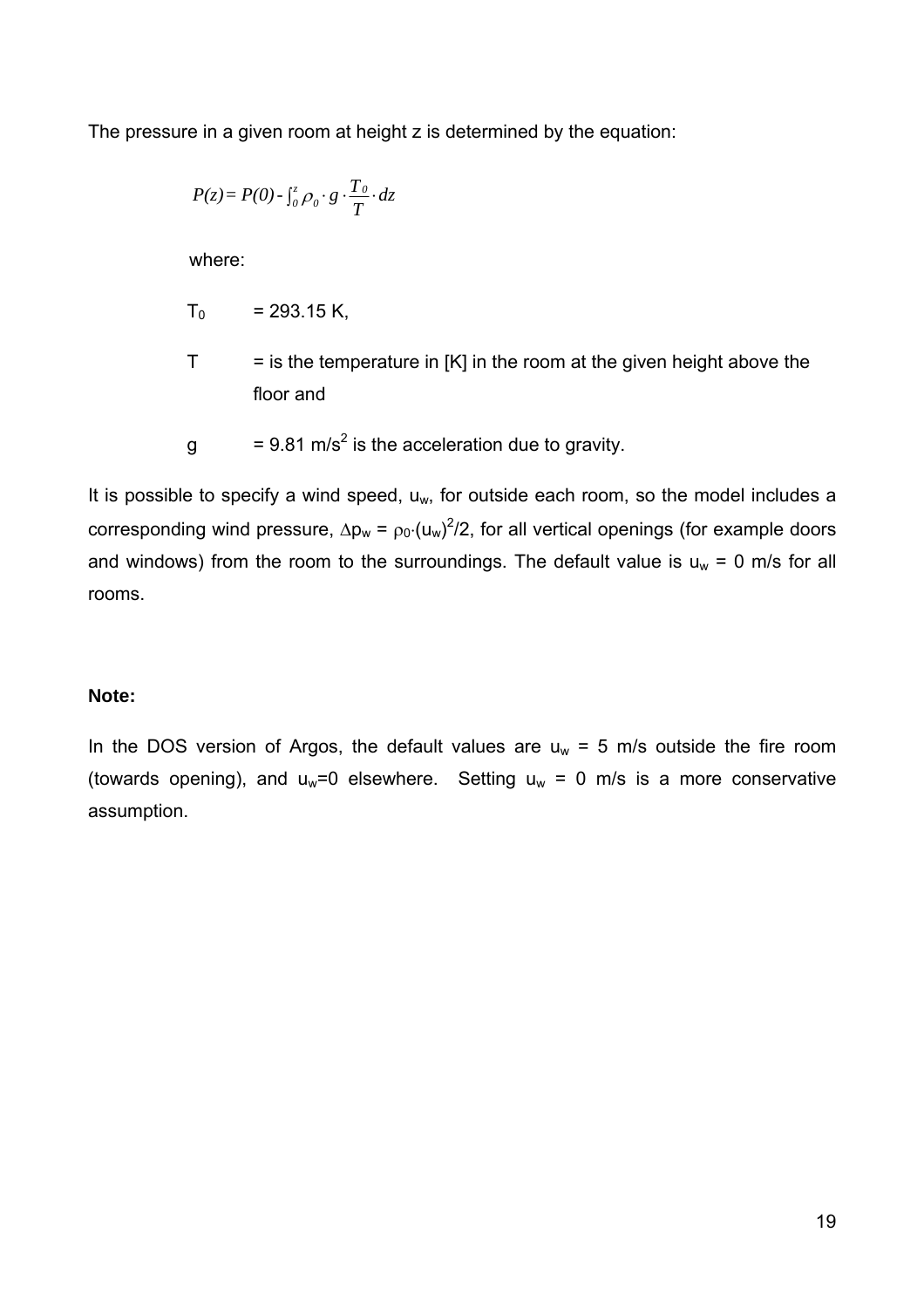#### <span id="page-19-0"></span>**1.7 Back-mixing**

When the pressure difference  $\Delta p$  in [N/m<sup>2</sup>], across a horizontal vent is smaller than a certain limit,  $\Delta p_{\text{floor}}$  in [N/m<sup>2</sup>], then some back-mixing will take place. Application of Cooper's equations (16), (19), (20) and (21) for circular vents leads to the following expression for back-mixing, v $_{\text{back}}$  in [m $^3$ /s]:

$$
v_{back} = N_v \cdot \frac{1}{10} \cdot \sqrt{2 \cdot g \cdot (A_v)^{\frac{5}{2}} \cdot \frac{\Delta \rho}{(\rho_1 + \rho_2)}} \cdot \left(1 - \frac{|\Delta p|}{\Delta p_{\text{flood}}}\right)
$$

where:

$$
\Delta p_{\text{flood}} = \frac{2^{11}}{15^2 \cdot \pi^{5/2}} \cdot g \cdot \Delta \rho \cdot \sqrt{A_v} ,
$$

 $N_v$  is the number of horizontal vents,

- $A_v$  is the area of each vent in [m<sup>2</sup>],
- $p_{182}$  is the gas density on each side of the vent in [kg/m<sup>3</sup>] and

$$
\Delta \rho = |\rho_1 - \rho_2|
$$

For smoke vents only, the total venting area,  $A_{\text{tot}}$  in  $[m^2]$ , is specified in ARGOS. In this case  $N_v$  and  $A_v$  are determined as:

$$
N_v = \text{Min}\{ N \mid A_{\text{tot}}/N < 2 \text{ m}^2 \}
$$
 and 
$$
A_v = A_{\text{tot}}/N_v
$$
.

The back-mixing flow appears in the heat and mass balances but it has no direct influence on the pressure balance.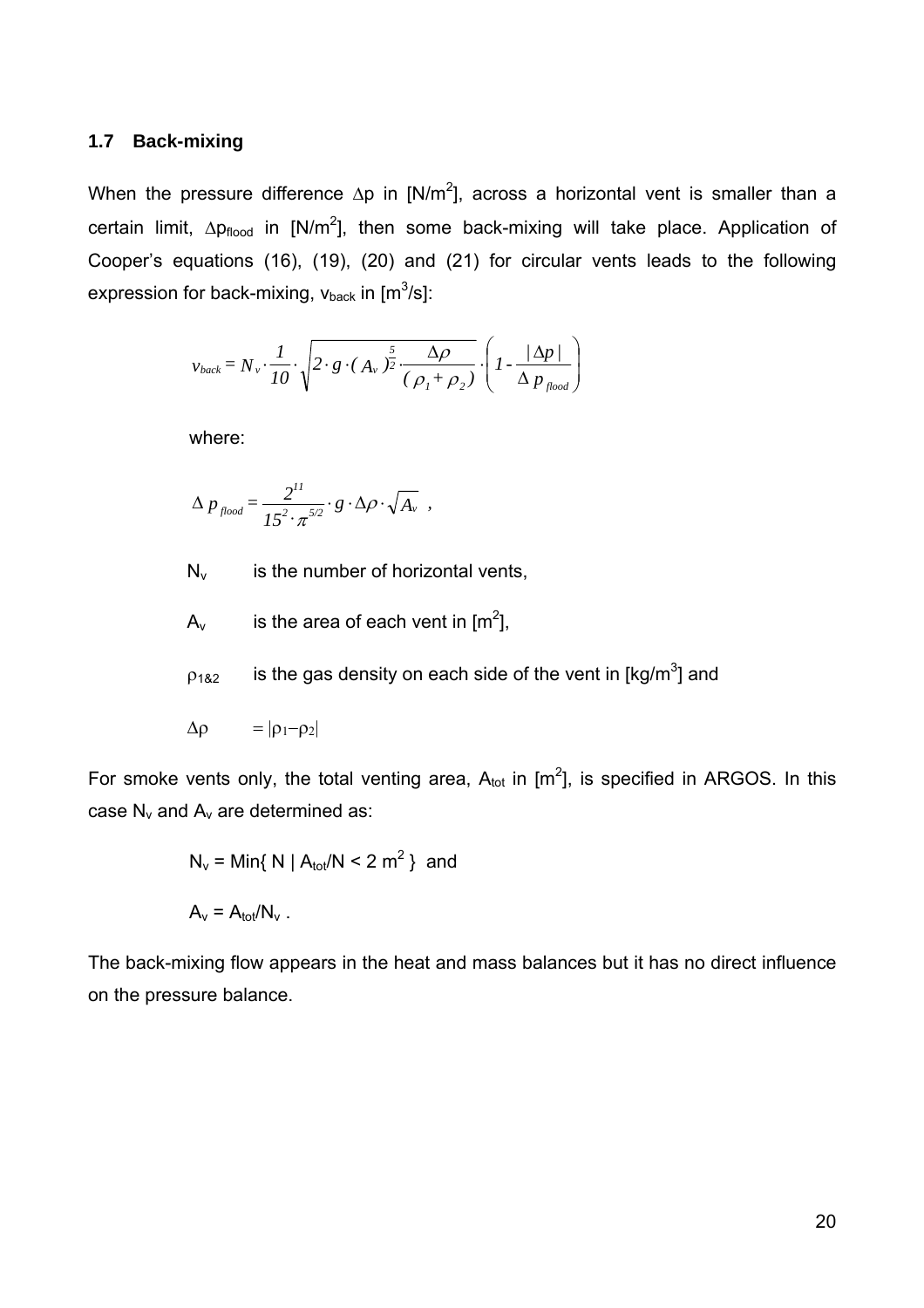# <span id="page-20-0"></span>**1.8 Heat balance**

The following assumptions are made when stating the heat transport equations for the building:

- − All building components facing the hot gas layer in a given room are identical with the ceiling base in that room.
- − The rear side of the exposed building component is always facing the surroundings.
- − A subarea of an exposed building component immediately assumes the same temperature profile as the ceiling, as soon as it is reached by the hot gas layer. The corresponding immediate heat transfer from the hot gas layer is not accounted for.
- − If there is no hot gas layer in the room in question and the criterion for formation of a hot gas layer is not satisfied, then the incoming heat is assumed to be lost. The corresponding gas contraction is accounted for in the pressure balance, as described above in chapter 1.6.

The heat balance for the gases in each room leads to the following differential equation:

$$
\frac{dQ}{dt} = \sum_{\substack{j \\ (net\text{ inlet})}} C_p \cdot (T_j - T_o) \cdot \rho_o \cdot \frac{T_o}{T_j} \cdot \mathbf{v}_j + \sum_{\substack{j \\ (net\text{ inlet})}} q_j
$$

where:

- Q is the heat content in the hot gas layer in [kWs],
- t is the time in [s] from ignition,
- $C_p$  = 1.00464 kW⋅s/(kg⋅K) is the heat capacity of air,
- $T_i$  is the temperature in  $[K]$  of the gas in question,
- $T_0$  = 293.15 K,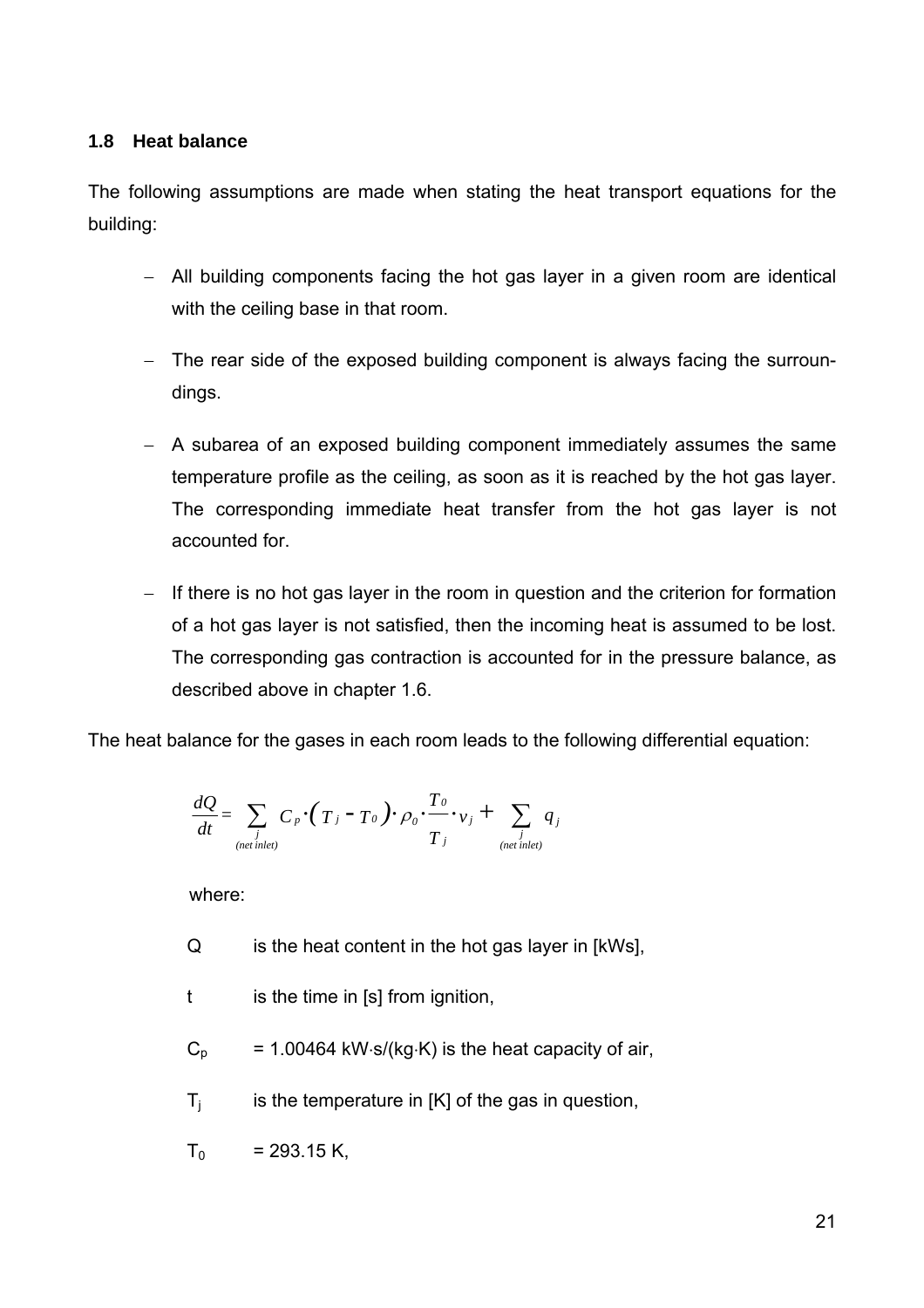$\rho_0$  = 1.199 kg/m<sup>3</sup> is the density of air at 293.15 K,

- $v_j$  is the volumetric flow (positive or negative) in [m<sup>3</sup>/s] through an opening into the room and
- $q_i$  is the heat input (positive or negative) in [kW] from a building component or from the fire  $(q_c = 0.65)$ .

The heat loss, -q<sub>i</sub>, from a gas to a building component is determined by the following heat balance for the surface of the building component:

$$
-q_{j} = A \cdot [h_{c} \cdot (T - T_{s}) + \varepsilon_{e} \cdot \sigma_{SB} \cdot (T^{4} - T_{s}^{4})]
$$

where:

- A is the exposed surface area in  $[m^2]$  of the building component in question,
- T is the temperature in [K] of the gas in question,
- $T_s$  is the temperature in [K] of the exposed surface,
- $\sigma_{SB}$  = 5.67 $\cdot$ 10<sup>-11</sup> kW/(m<sup>2</sup> $\cdot$ K<sup>4</sup>) is the Stefan-Boltzmann constant,
- $\varepsilon_e$  = 0.9 is the effective emissivity for radiative heat transfer between the exposed building surface and room gas or surrounding air and
- h<sub>c</sub> is the film coefficient for convective heat transfer.

The following assumptions are made:

- $h_c$  = 0.0115 kW/(m<sup>2</sup> $\cdot$ K) for surfaces exposed to room gases and
- $h_c$  = 0.0077 kW/(m<sup>2</sup> $\cdot$ K) for surfaces exposed to the surrounding air.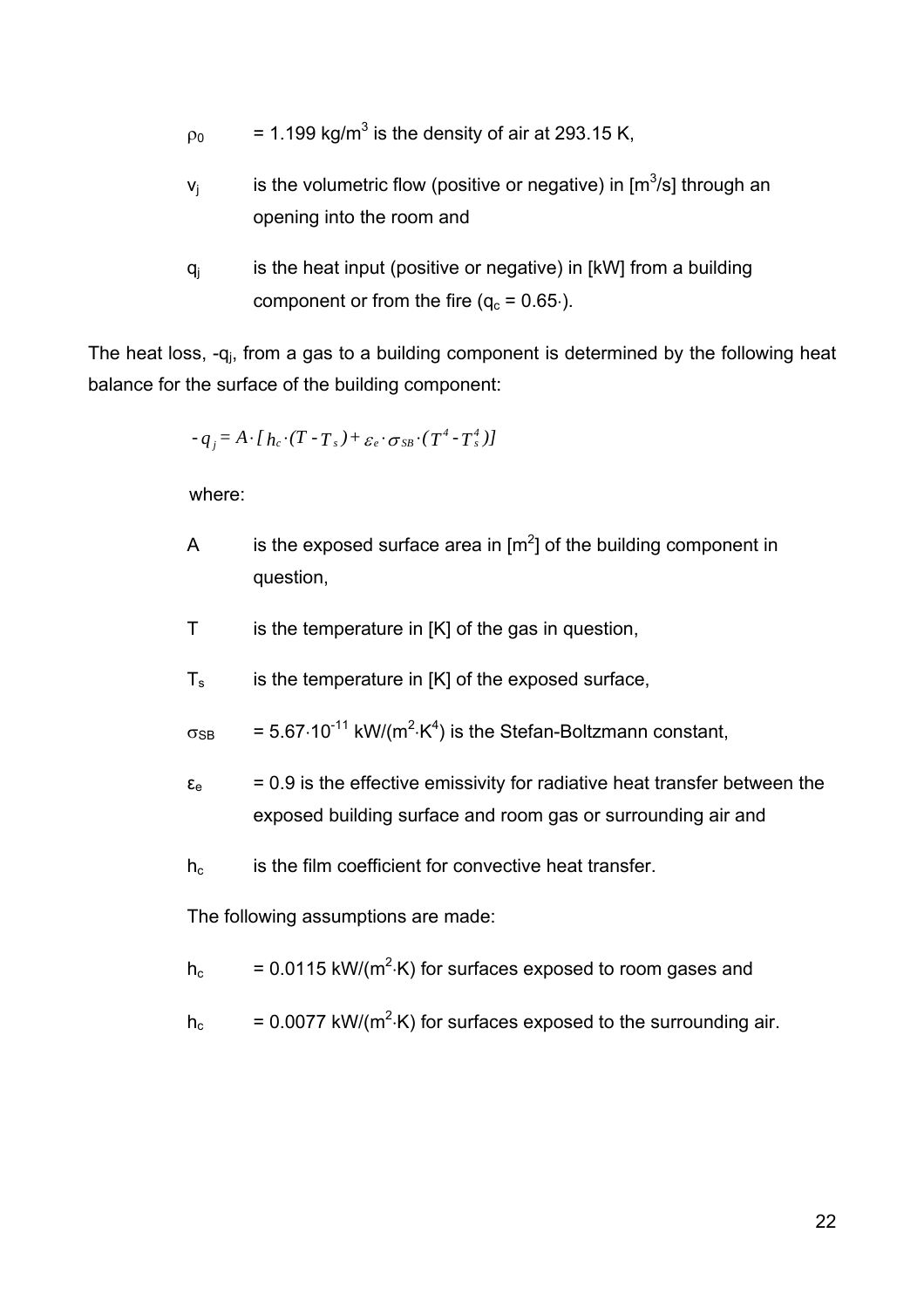The value h<sub>c</sub> = 0.00115 kW/(m<sup>2</sup>·K) is the maximum value obtainable for T<sub>s</sub>  $\ge$  293.15 K from the following practically constant function given by Jones & Peacock (1989):

$$
h_c = \frac{\kappa}{l} \cdot C_0 \cdot (Gr \cdot Pr)^{l/3}
$$

where:

$$
Gr = g \cdot l^{3} \cdot \frac{|T - T_{s}|}{v^{2} \cdot T}
$$
 is the Grashof number

$$
\kappa = 2.72 \cdot 10^{-4} \cdot \left(\frac{T + T_s}{2}\right)^{4/5} \frac{W}{m \cdot {}^{\circ}K}
$$
 is the thermal conductivity of the gas

 $Pr = 0.72$  is the Prandtl number,

*L* is an arbitrary length scale in [m],

$$
v = 7.18 \cdot 10^{-10} \cdot \left(\frac{T+T_s}{2}\right)^{7/4} m^2/s
$$
 is the kinematic viscosity of the gas and

 $C_0$  = 0.21, corresponding to heat transfer from the hot gas to the cold horizontal surface.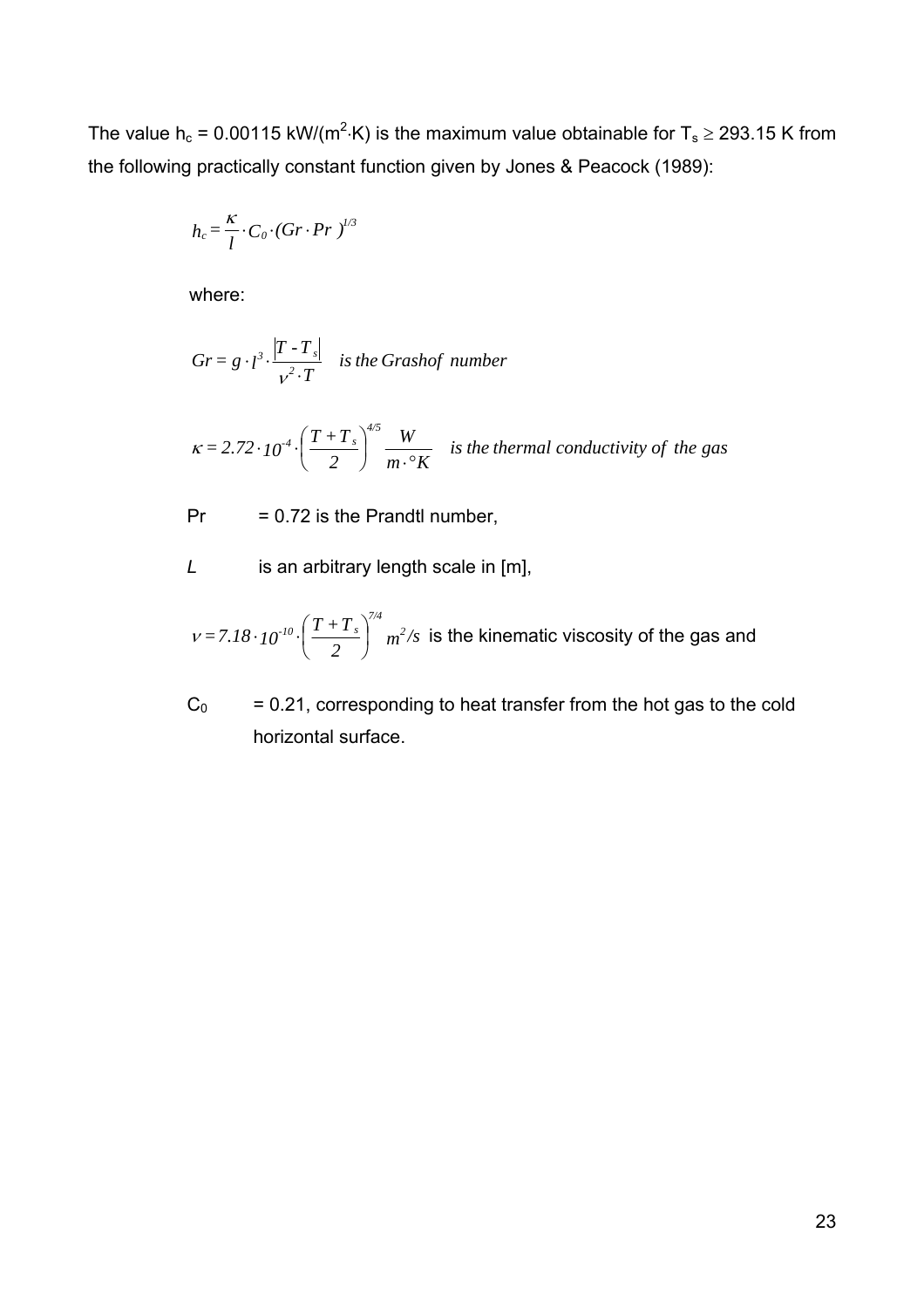The heat transfer through a building component is determined by the following partial differential equation

$$
\rho(T_m) \cdot C_p(T_m) \cdot \frac{\delta T_m}{\delta t} = \frac{\delta}{\delta x} \left( \lambda(T_m) \cdot \frac{\delta T_m}{\delta x} \right)
$$

where:

- $T_m$  is the temperature in [K] of the solid material at the given position in the building component,
- t is the time in [s] from ignition,
- $p(T_m)$  is the density in [kg/m<sup>3</sup>] of the solid material,
- $C_p(T_m)$  is the heat capacity in [kJ/(kg⋅K)] of the solid material and
- $\lambda$  (T<sub>m</sub>) is the thermal conductivity in [kW/(m⋅K)] of the solid material.

All the parameters ( $\rho$ , C<sub>p</sub> and  $\lambda$ ) are functions of the temperature of the solid material.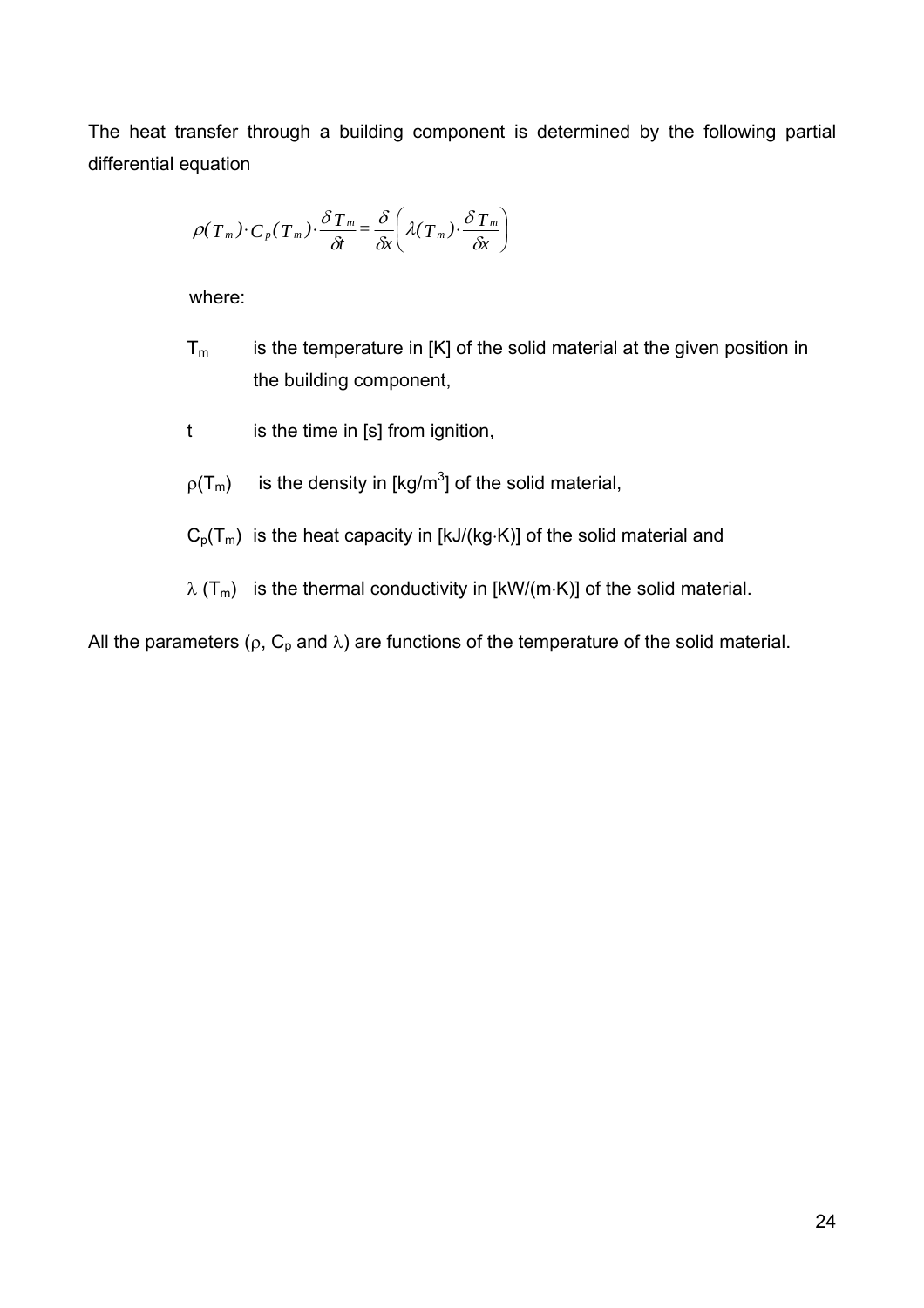# <span id="page-24-0"></span>**1.9 Mass balance**

The following assumptions are made when stating the mass balance for the hot gas layer in each room:

- − All hot gas or cold gas flowing into a hot gas layer is mixed with the hot gas in the hot gas layer.
- − Hot gas flowing into a cold gas layer rises towards the hot gas layer (or the ceiling) and at the same time cold gas is entrained.
- − If an opening includes a hot gas layer boundary, or if the flow direction changes within an opening, then the opening is divided into sub-openings.

The entrainment of cold air into the plume is determined by application of McCaffrey's empirical expressions. For each individual sub-opening a virtual heat source is determined. The distance from floor to the virtual heat source is determined, so that the mass flow and the plume temperature at the vertical position corresponding to the centre of the subopening (i.e.:  $z = h^{\circ} + h/2$ ) is the same as the mass flow through the sub-opening and the temperature of the hot gas flowing through the sub-opening. Thus the mass input to the hot gas layer is determined as if it came from the virtual heat source.

The mass balance for the hot gas layer in each room leads to the following differential equation:

$$
\frac{dM}{dt} = \sum_{\substack{j \\ (net\text{ inlet})}} \rho_0 \cdot \frac{T_0}{T_j} \cdot \mathbf{v}_j
$$

where:

- M is the mass content in the hot gas layer in [kg],
- t is the time in [s] from ignition,
- $T_i$  is the temperature in [K] of the gas in question,
- $T_0$  = 293.15 K,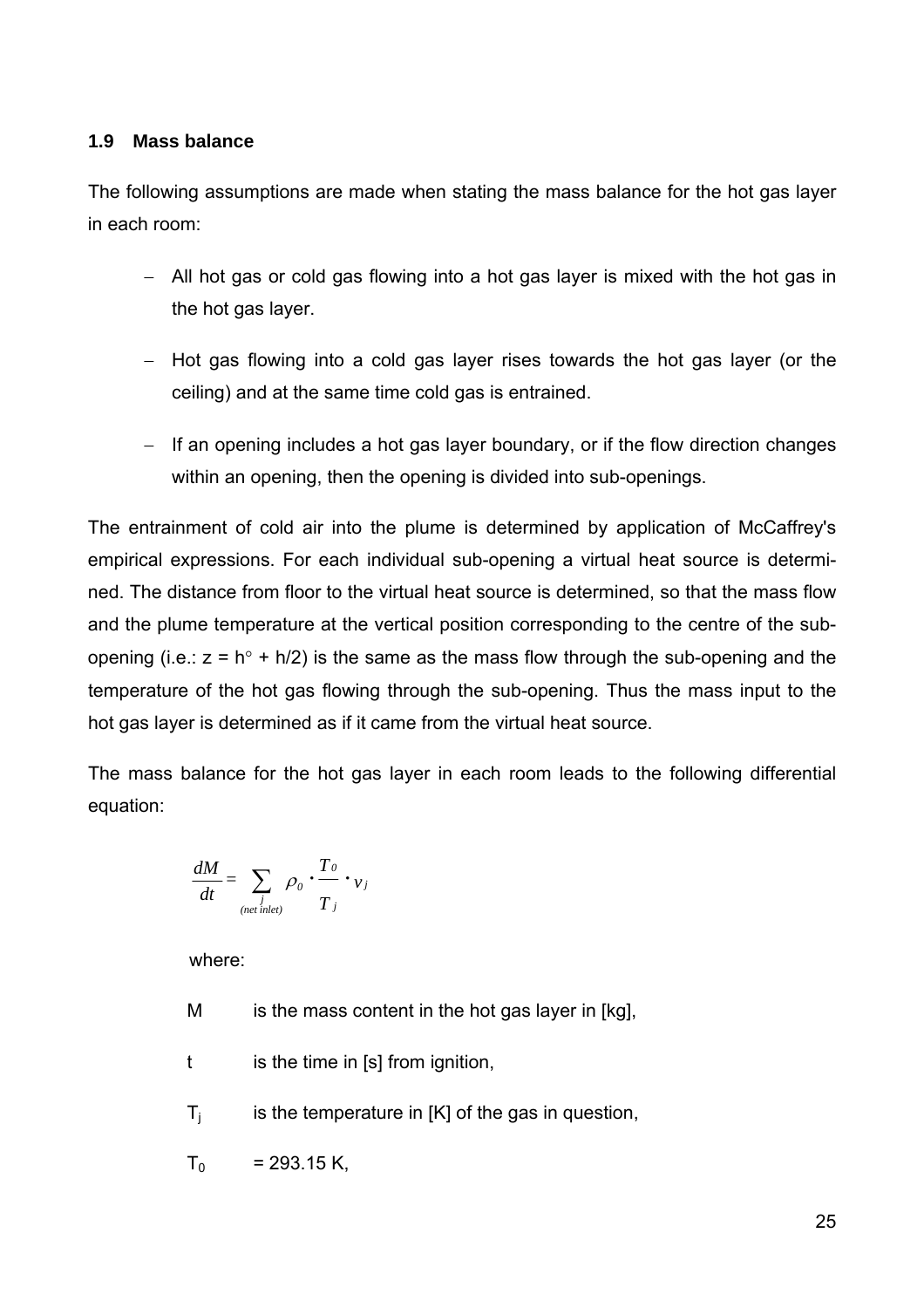- <span id="page-25-0"></span> $\rho_0$  = 1.199 kg/m<sup>3</sup> is the density of air at 293.15 K and
- $v_j$  is the volumetric flow (positive or negative) in [m<sup>3</sup>/s] into the hot gas layer.

# **1.10 Oxygen balance**

It is assumed that all combustion products from the fire enter the hot gas layer in the fire room. If no hot gas layer exists, then the combustion products enter the cold gas in the fire room.

The oxygen balance for the gas layers in each room leads to the following differential equation:

$$
\frac{dM_{O_2}}{dt} = -\frac{\dot{Q}}{\Delta \operatorname{H}_{air} \cdot \rho_0} \cdot (C_{O_2})_{ref} + \sum_{\substack{j \\ (\text{net inlet})}} (C_{O_2})_j \cdot v_j
$$

where:

 $M<sub>O2</sub>$  is the oxygen content in [kmole] in the gas layer in question,

- t is the time in [s] from ignition,
- $\dot{Q}$  is the total rate of heat release in [kW] from the fire,
- $\Delta H_{air}$  = 3000 kJ/kg air is the lower heat of combustion per kg air,
- $\rho_0$  = 1.199 kg/m<sup>3</sup> is the density of air at 1 atm and 293.15 K,
- $(C<sub>O2</sub>)<sub>ref</sub>$  is the oxygen concentration in [kmole/m<sup>3</sup>] in ambient air at 1 atm and 293.15 K,
- $(C_{O2})$ *j* is the oxygen concentration in [kmole/m<sup>3</sup>] in the gas in question and

 $v_j$  is the volumetric flow (positive or negative) in [m<sup>3</sup>/s] into the gas layer in question.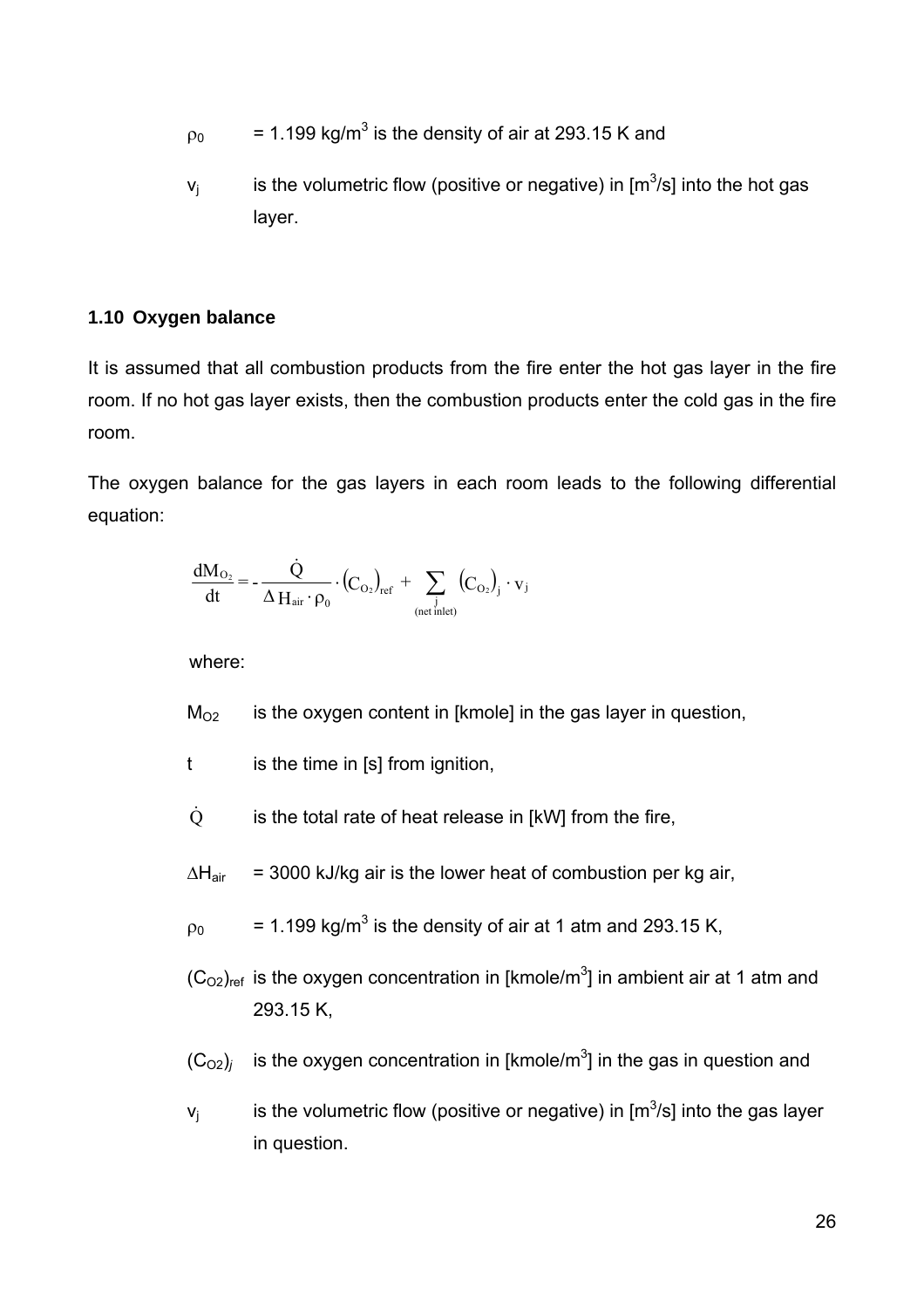### <span id="page-26-0"></span>**1.11 Smoke balance**

It is assumed that all smoke from the fire enters the hot gas layer in the fire room. If no hot gas layer exists, then the smoke enters the cold gas in the fire room.

The smoke balance for the gas layers in each room leads to the following differential equation:

$$
\frac{dS_{\text{tot}}}{dt} = \frac{\dot{Q}}{\Delta H_{\text{air}} \cdot \rho_0} \cdot S_0 + \sum_{\substack{j \\ (\text{net inlet})}} S_j \cdot v_j
$$

where:

- S<sub>tot</sub> is the smoke content in [dB⋅m<sup>2</sup>] or [ob⋅m<sup>3</sup>] in the gas layer in question. Thus,  $S_{\text{tot}} = N dB \cdot m^2$  is the amount of smoke, which will be able to fill a volume of N m<sup>3</sup> with a smoke obscuration of 1 dB/m.
- t is the time in [s] from ignition,
- $\dot{Q}$  is the total rate of heat release in [kW] from the fire,
- $\Delta H_{air}$  = 3000 kJ/kg air is the lower heat of combustion per kg air and
- $\rho_0$  = 1.199 kg/m<sup>3</sup> is the density of air at 1 atm and 293.15 K,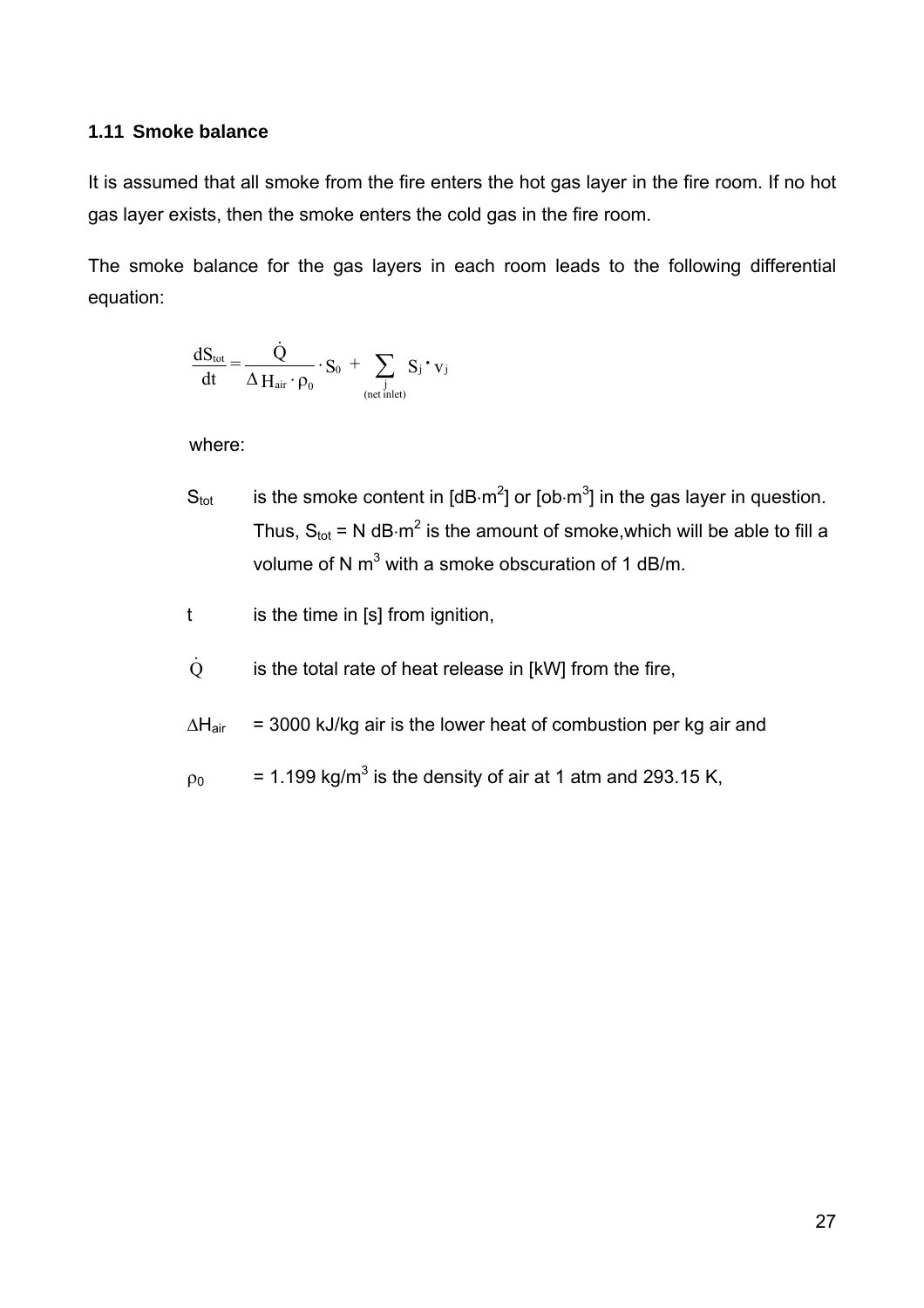<span id="page-27-0"></span> $S_0$  is the optical smoke potential in [dB/m] for the burning material.  $S_0$  is defined as the amount of smoke produced per volume of air (at 1 atm and 293.15 K) consumed by combustion with 100% oxygen conversion.  $S_0$  relates to the smoke obscuration potential,  $D_0$  in [dB⋅m<sup>2</sup>/kg], of Rasbash & Phillips (1978) by the following equation:

$$
S_0 = D_0 \cdot \frac{\Delta H_{\text{air}}}{\Delta H_{\text{mat}}}\cdot \rho_0
$$

where:

- $\Delta H_{\text{mat}}$  is the lower heat of combustion in [kJ/kg material] for the material in question.
- $S_i$  is the smoke density in [dB/m] or [ob] in the gas in question and
- $v_j$  is the volumetric flow (positive or negative) in [m<sup>3</sup>] into the gas layer in question.

#### **1.12 Heat radiation from hot gas layer**

The heat radiation,q<sub>floor</sub> in [kW/m<sup>2</sup>], from the hot gas layer to the floor is calculated as

$$
q_{floor} = \Phi \cdot \varepsilon_{\varepsilon} \cdot \sigma_{SB} \cdot T^4
$$

where:

T is the hot gas layer temperature in [K],

 $\sigma_{SB}$  = 5.67⋅10<sup>-11</sup> kW/(m<sup>2</sup>⋅K<sup>4</sup>) is the Stefan-Boltzman constant,

- $\varepsilon_e$  = 0.9 is the effective emissivity of the hot gas layer. (The value of the effective emissivity is debatable; Magnusson et al. (1974) suggest  $\varepsilon_e$  = 0.85, whereas Drysdale (1985) suggests  $\varepsilon_e$  = 1) and
- Φ is the configuration factor.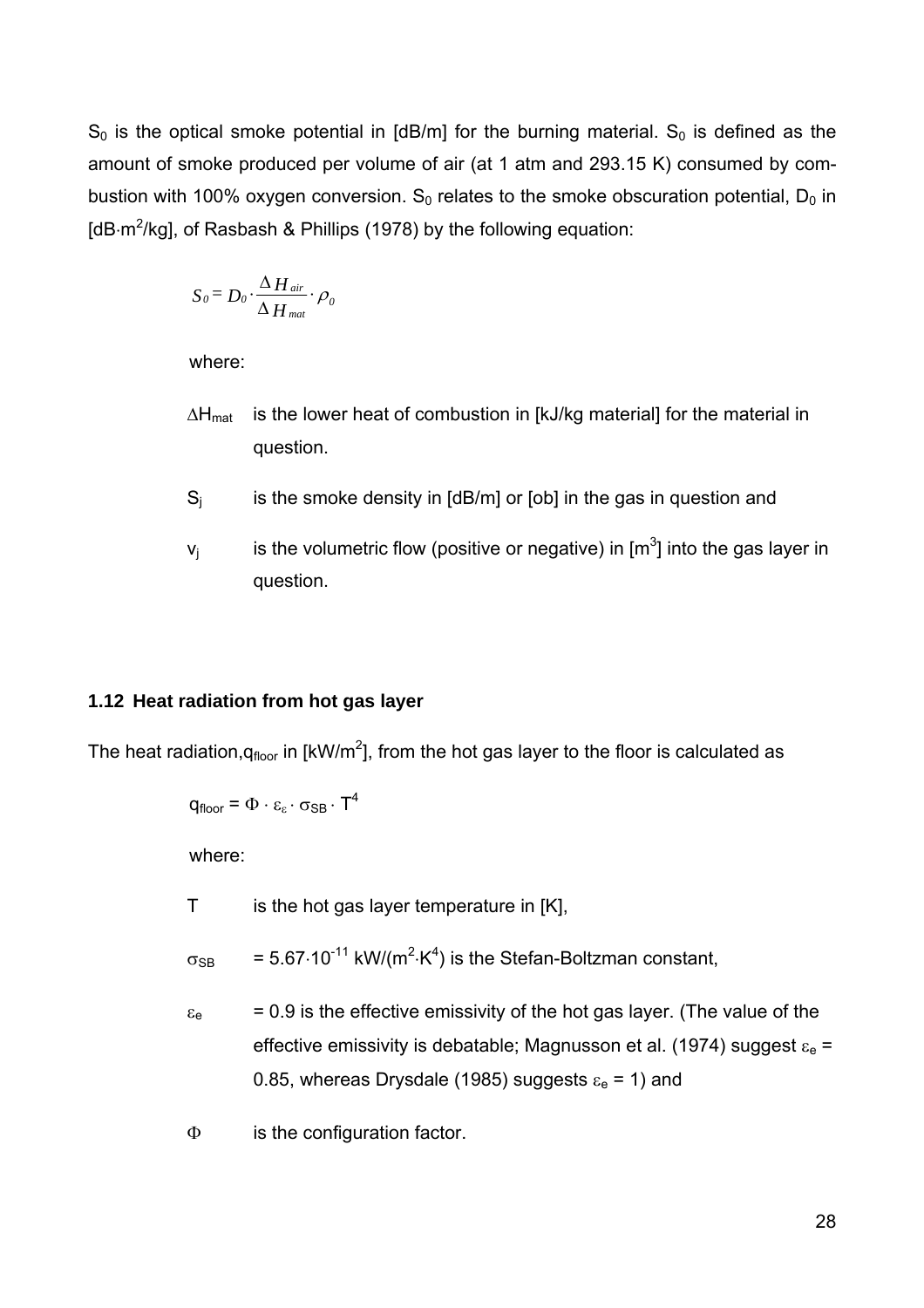The configuration factor corresponds to a point at floor level in the middle of a rectangular room. If the actual room is not rectangular, then the calculations are performed for an equivalent rectangular room with the same perimeter and area as the actual room. From the formula given by DiNenno (1988), we get the following expression for the configuration factor:

$$
\Phi = \frac{\frac{2}{\pi} \cdot \frac{L}{2 \cdot Z}}{\sqrt{I + \left(\frac{L}{2 \cdot Z}\right)^2}} \cdot \text{Arctan}\left(\frac{W}{\sqrt{I + \left(\frac{L}{2 \cdot Z}\right)^2}}\right) + \frac{\frac{2}{\pi} \cdot \frac{W}{2 \cdot Z}}{\sqrt{I + \left(\frac{W}{2 \cdot Z}\right)^2}} \cdot \text{Arctan}\left(\frac{L}{\sqrt{I + \left(\frac{W}{2 \cdot Z}\right)^2}}\right),
$$

where:

- W is the width of the rectangular room in [m],
- L is the length of the rectangular room in [m] and
- Z is the distance from the floor to the hot gas layer in [m].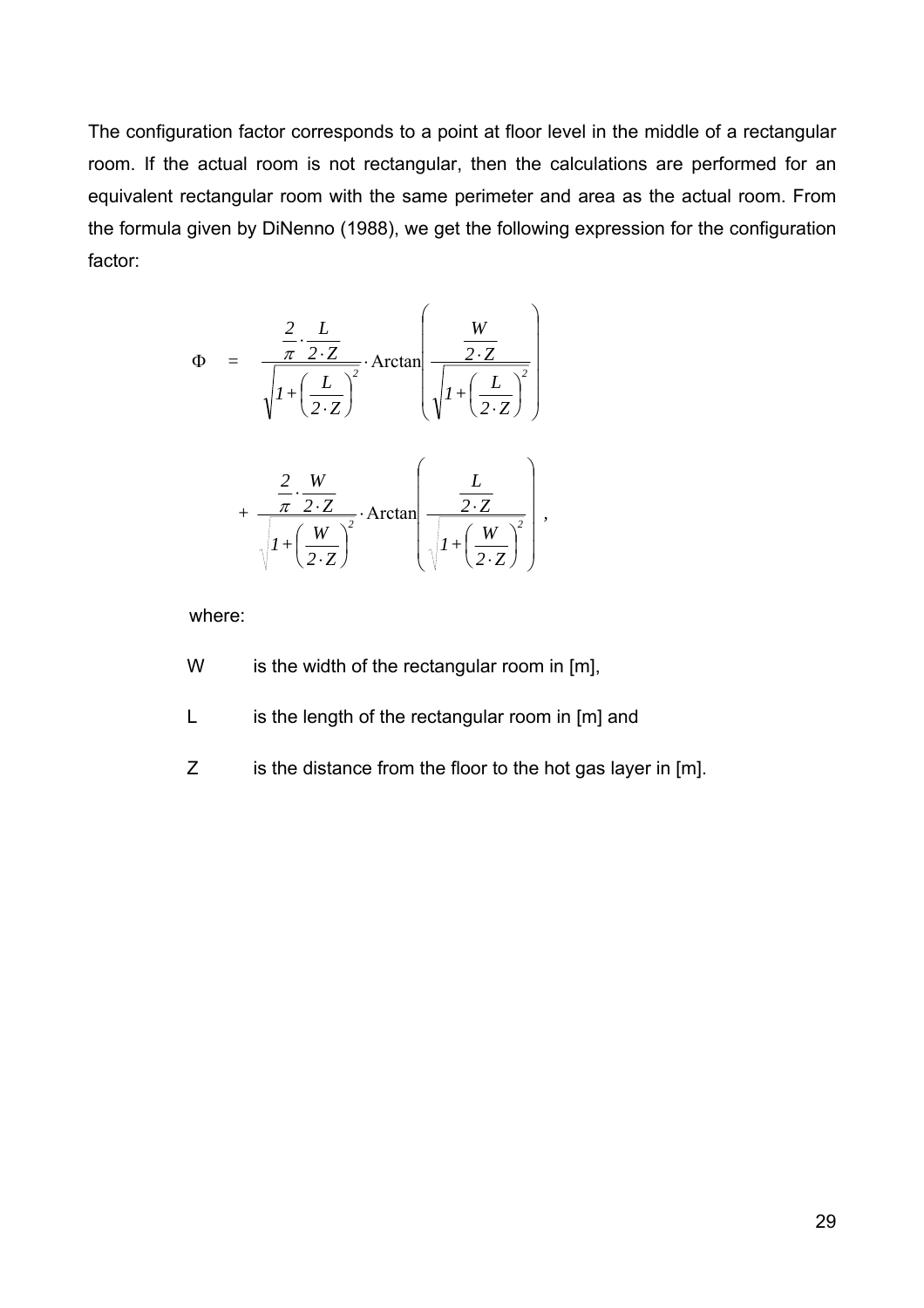# <span id="page-29-0"></span>**1.13 Heat detectors**

The performance of heat detectors is simulated in accordance with Alpert (1972).

The temperature,  $T_{bulb}$  in [C] of the sensitive element in a heat detector is determined by the following differential equation:

> $\vert$  $\vert$ ⎠

> ⎞

$$
\frac{d(\Delta T_{bulb})}{dt} = \frac{\sqrt{U}}{RTI} \left( \Delta T_{jet} - \left( 1 + \frac{C}{\sqrt{u}} \right) \Delta T_{bulb} \right)
$$

$$
\Delta T_{jet} = T_{jet} - T_{amb}
$$

where:

 $\Delta T_{bulb} = T_{bulb} - T_{amb}$ 

| $\mathsf{T}_{\mathsf{jet}}$<br>is the temperature of the hot gas jet in [K], |  |
|------------------------------------------------------------------------------|--|
|------------------------------------------------------------------------------|--|

 $T_{\text{bulb}}$  is the temperature of the sprinkler bulb,

- $T_{amb}$  is the ambient temperature
- *u* is the linear velocity of the hot gas jet in [m/s],
- t is the time in seconds
- *RTI* is the response time index in  $(m·s)<sup>1/2</sup>$  and
- *C* is the heat conduction loss to sprinkler fittings in  $(m/s)^{1/2}$

The parameter C is the heat conduction loss to the sprinkler fittings. A low value of C means that energy loss to the sprinkler fittings is low and a high value means a high loss of energy.

There is no energy loss to the sprinkler fittings when the value of C is 0 and the twoparameter response model is reduced to the one parameter response model, used in the previous version of Argos (this model is also the most widespread). The default value for C is 1.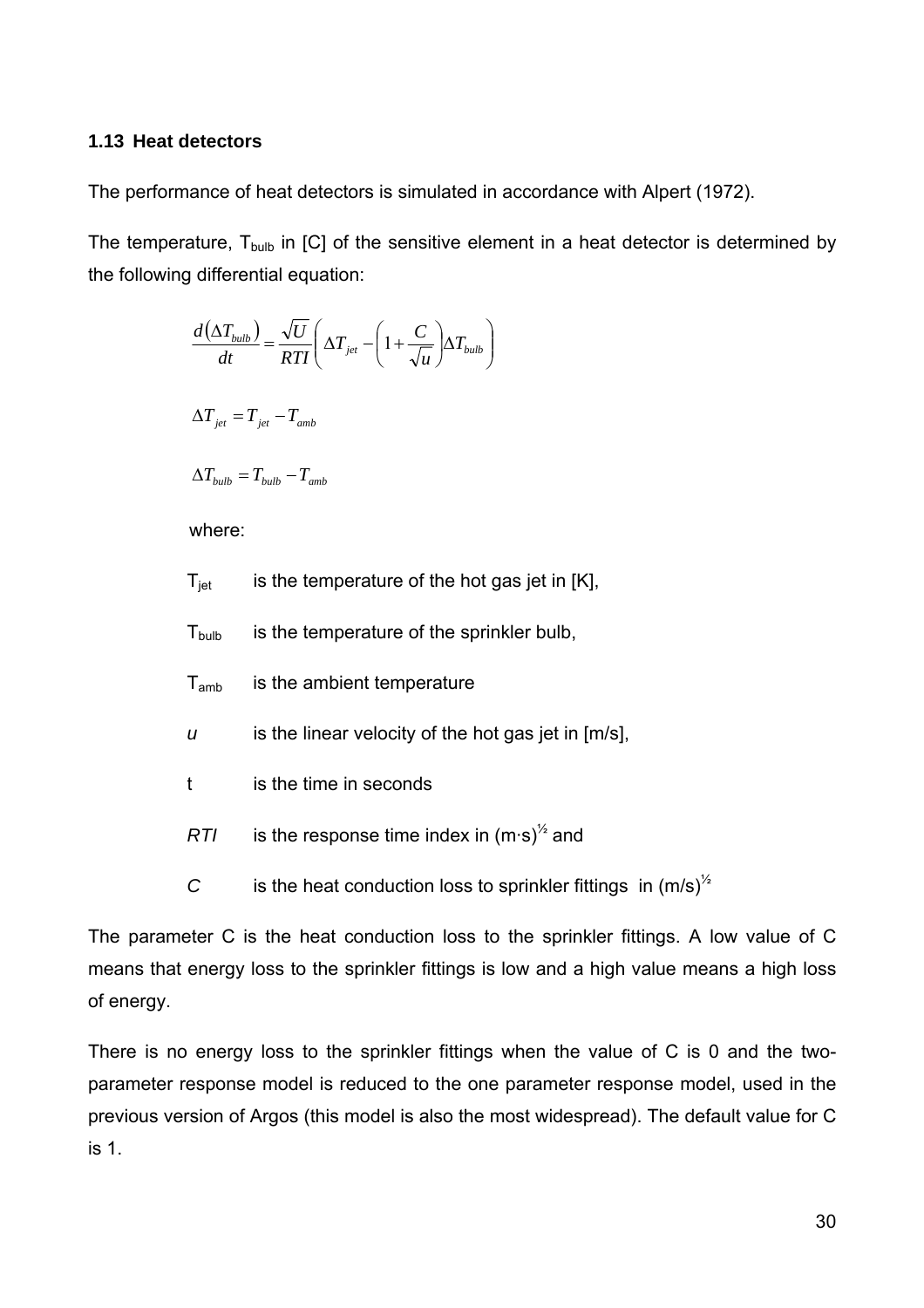This model is also used for the calculation of activation of standard heat detectors. Heat detectors do not have a heat loss to other components, such as cold pipes, so for a heat detector, the value of C should be set to 0. A typical RTI value for a heat detector is 1, as they are mainly characterised by their activation temperature.

A typical RTI value for a sprinkler lies in the range from 20 to 200  $(m·s)<sup>1/2</sup>$ . See figure 4 below. This figure also shows limits on the value of C.



#### **Figure 4 Relationship between C and RTI for different sprinkler types**

- 1. Standard B (Old type of sprinkler bulb fat bulbs)
- 2. Standard A
- 3. Special response
- 4. Quick response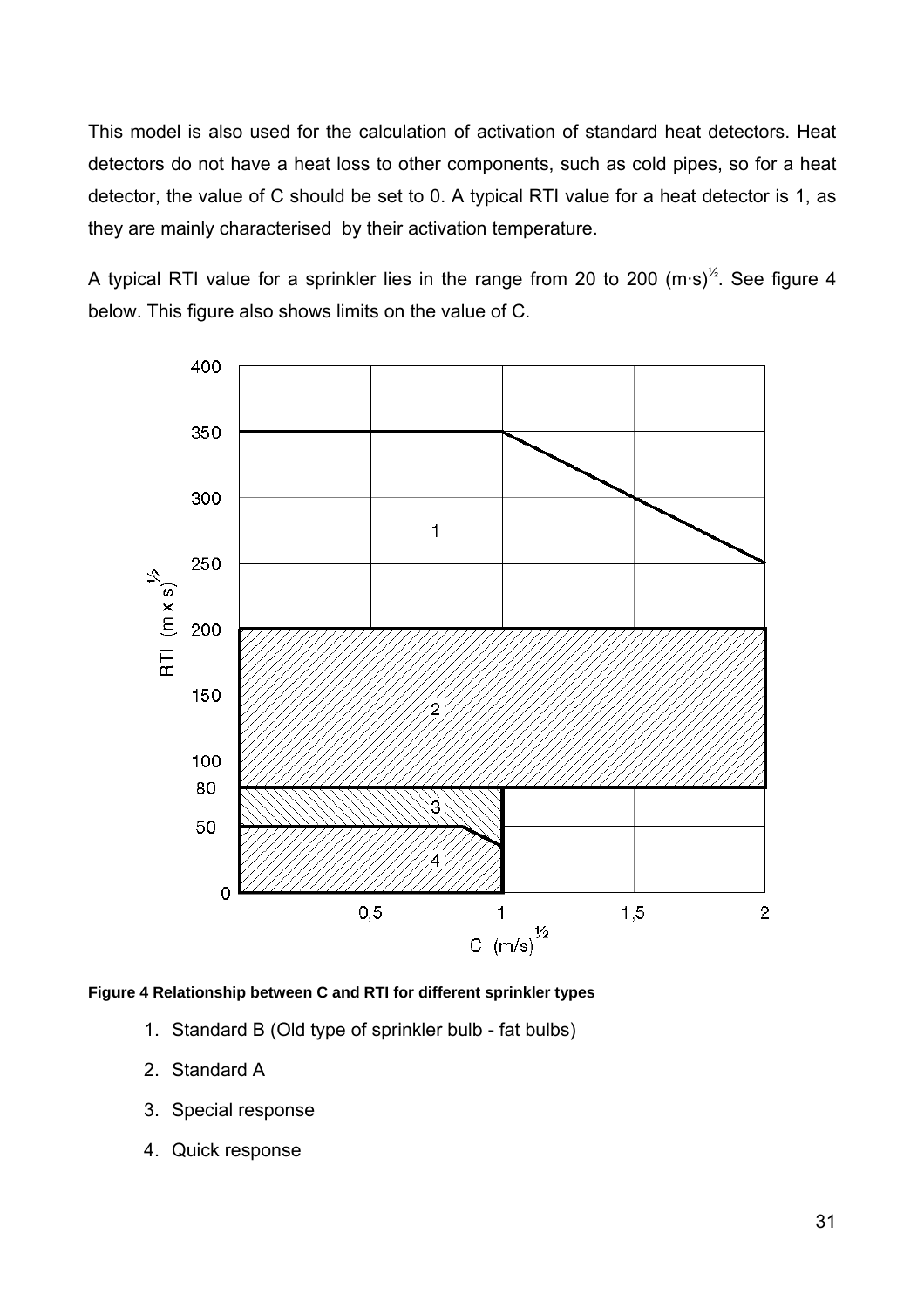When calculating  $T_{jet}$  and U, it is assumed that the net convective heat input to the room from fire and from other rooms enters the room at floor level. Thus, the response time will be overestimated if the heat actually enters the room near the ceiling. The calculated response time can be reduced by specifying a very short horizontal distance from the source of heat to the detector.

The jet stream temperature is calculated according to the empirical formula:

$$
T_{jet} = T_0 + \frac{16.9}{h} \cdot \left(\frac{q_c}{(1 - \chi_{rad}) \cdot h}\right)^{\frac{2}{3}} \text{ for } \frac{r}{h} \le 0.18 \text{ and}
$$
  

$$
T_{jet} = T_0 + \frac{5.38}{h} \cdot \left(\frac{q_c}{(1 - \chi_{rad}) \cdot r}\right)^{\frac{2}{3}} \text{ for } \frac{r}{h} > 0.18
$$

where:

 $T_0$  = 293.15 K is the initial room temperature,

 $q_c$  is the net rate of convective heat input to the room from fire and from other rooms in [kW],

r is the horizontal distance in [m] from the source of heat to the detector

- h is the height of the room in [m].
- $\chi_{\text{rad}}$  is the fraction of RHR radiated by the fire [-] a typical value is 0.35, which means 35 % of the rate of heat release is released as radiation and the remaining 65% as convective heat. Therefore (1- $\chi_{\rm rad}$ ) is the convective fraction of RHR.  $(0.01 < \chi_{\text{rad}} < 0.99)$

If the calculated value of  $T_{jet}$  is lower than the temperature T of the hot gas layer in the room in question, then  $T_{jet}$  is set equal to T.

The jet stream linear velocity is calculated according to the empirical formula:

$$
U = 0.947 \cdot \left(\frac{q_c}{(1-\chi_{\text{rad}}) \cdot h}\right)^{1/3} \text{ for } \frac{r}{h} \le 0.15 \text{ and}
$$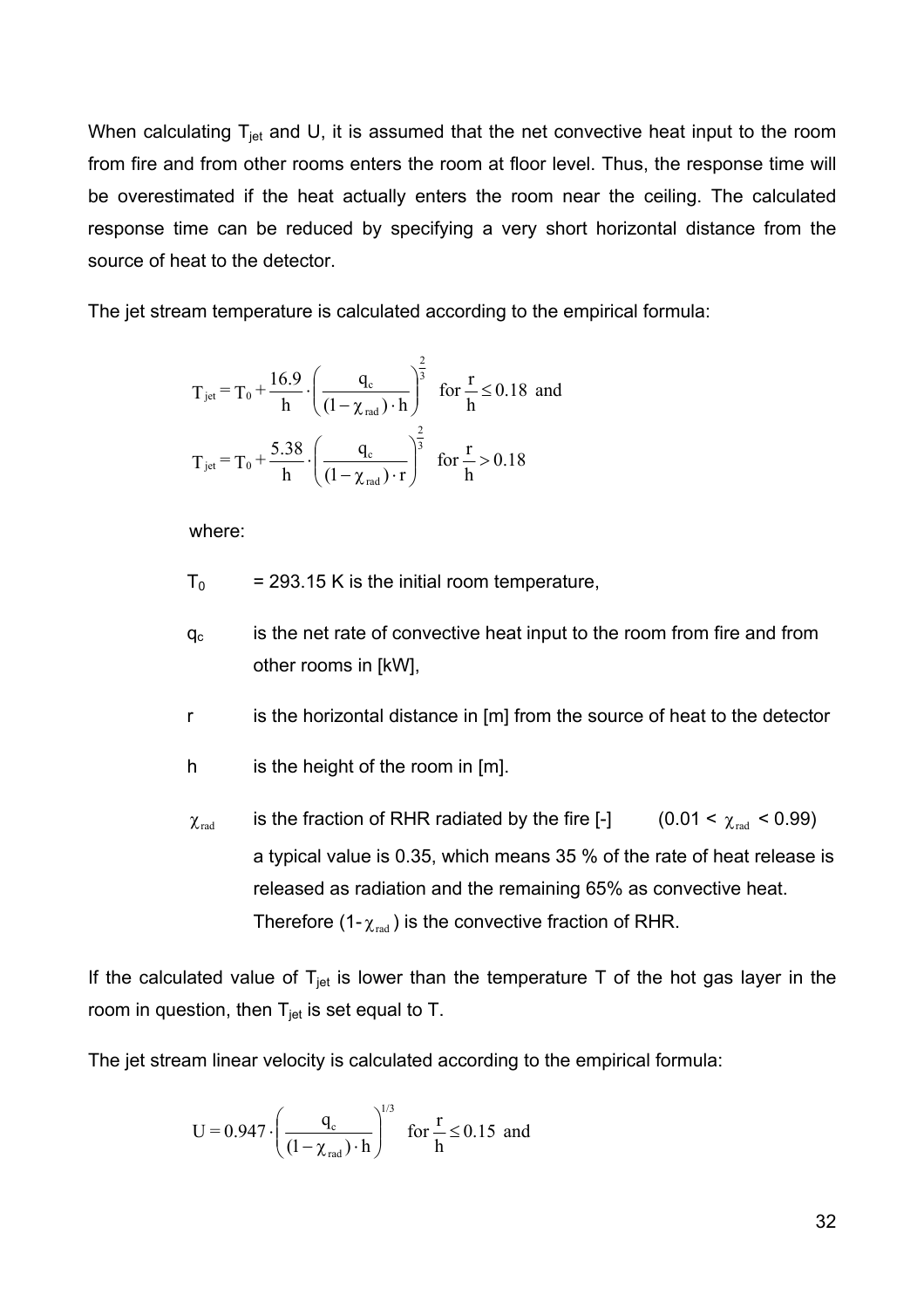<span id="page-32-0"></span>
$$
U = 0.197 \cdot \left(\frac{q_c}{(1 - \chi_{\text{rad}})}\right)^{1/3} \cdot \frac{\sqrt{h}}{r^{5/6}} \quad \text{for } \frac{r}{h} > 0.15
$$

If the calculated value of U is less than 0.1 m/s, then U is set equal to 0.1 m/s.

In the calculations, it is assumed that the source of hot gas is situated in the centre of a square with a detector in each corner. Thus the horizontal distance from the source of hot gas to the detector, r, is set equal to the specified distance between detectors divided by  $\sqrt{2}$ 

#### **1.14 Response time for fire department**

The time from receiving the alarm to leaving the fire station is assumed to be 2 minutes for stations with 24-hour attendance (service) and otherwise 5 minutes.

The driving speed is assumed to be 0.7 km/min in city areas and otherwise 1 km/min.

It is assumed that after arriving at the fire, the fire brigade needs 1 minute for preparation before extinguishing is started.

#### **1.15 Extinguishing**

Extinguishing by automatic water sprinklers and by the fire brigade is simulated by use of the same simple empirical model. The rate of heat release after extinguishing which has started at the time  $t_e$  in [s] is calculated as follows:

$$
\dot{Q}(t) = \dot{Q}(t_e) \qquad t_e \quad < \quad t < \quad (t_e + 30s)
$$

$$
\dot{Q}(t) = \dot{Q}(t_e) - \frac{t - t_e - 30s}{0.03 \frac{s}{kW}} \qquad (t_e + 30s) \leq t < (t_e + 30s + q_{\text{fire}}(t_e) \cdot 0.03 \frac{s}{kW})
$$

where

 $\dot{Q}$  ( $t_e$ ) is the rate of heat release at the time, when extinguishing is started.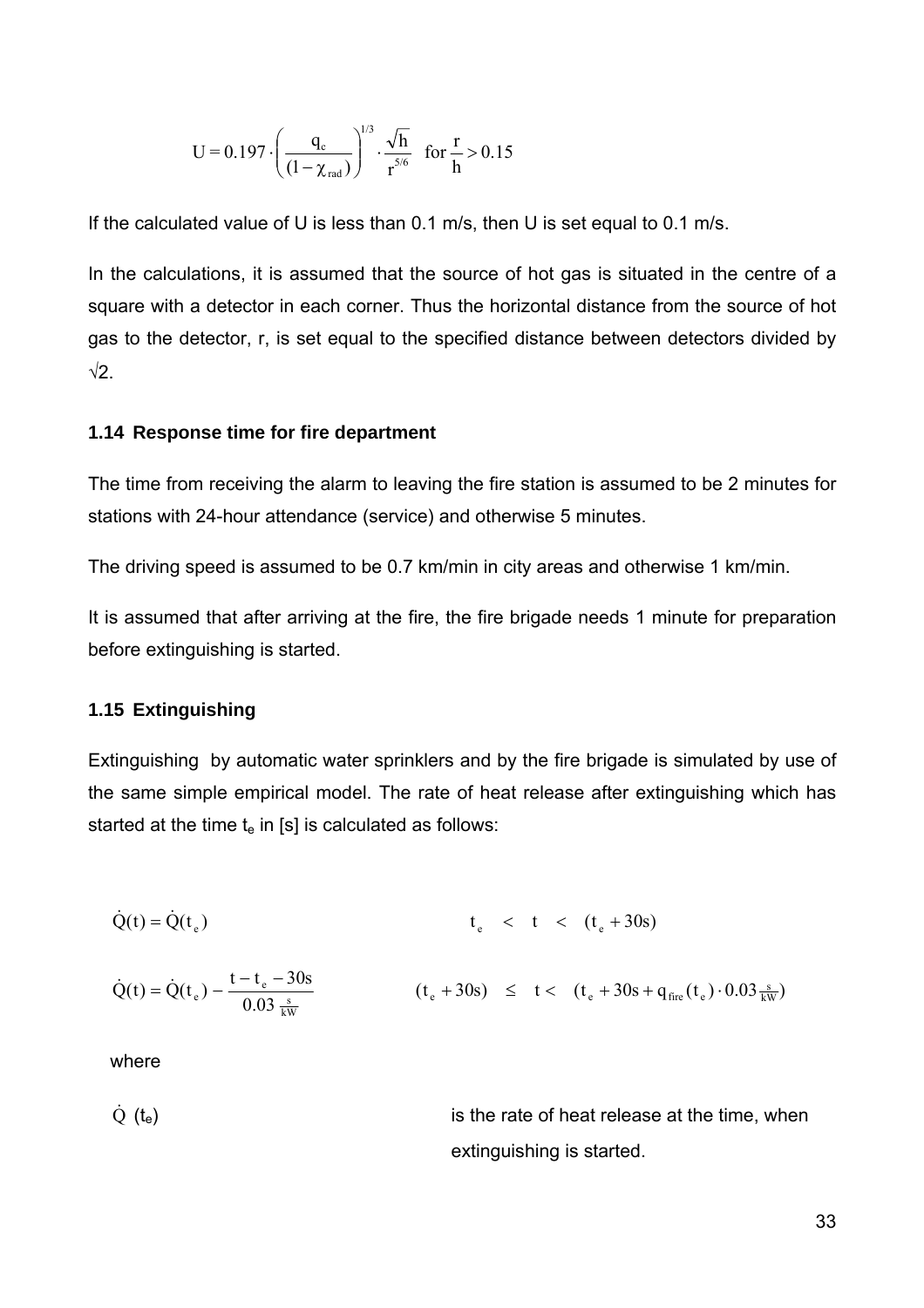#### <span id="page-33-0"></span>**2 Fire graphs**

Graphs for rate of heat release (RHR), accumulative energy release, fire area, flame height, safety distance and plume mass flow can be viewed in the database for fires by using the "Show fire graphs" button. These graphs are for free-burning fires.

It should be noted that for the Energy Formula Fire and the Data Point Fire, the rate of heat release per area is taken from the parameters menu. This is done in order to calculate the area of the fire. The default value for this parameter is 500 kW/m<sup>2</sup> but it can be changed in the parameters menu (See the Argos User' Guide for details).

Setting the rate of heat release per area to a higher value, for example the value for hexane (3.45 MW/m<sup>2</sup>), makes the calculations more conservative, since the flame from a hexane fire (high energy release pr.  $m^2$ ) is slim and tall and thus more radiant.

### **2.1 Calculation of flame height**

Flame height is calculated from the following equation.

$$
L = 0.235 \dot{Q}^{2/5} - 1.02 D \text{ [m]}
$$

where

$$
\dot{Q}
$$
: Rate of heat release (RHR) [kW] and

$$
D = \sqrt{\frac{4 \cdot \text{Fire Area}}{\Pi}} \qquad \therefore \quad \text{Diameter of the fire [m]}
$$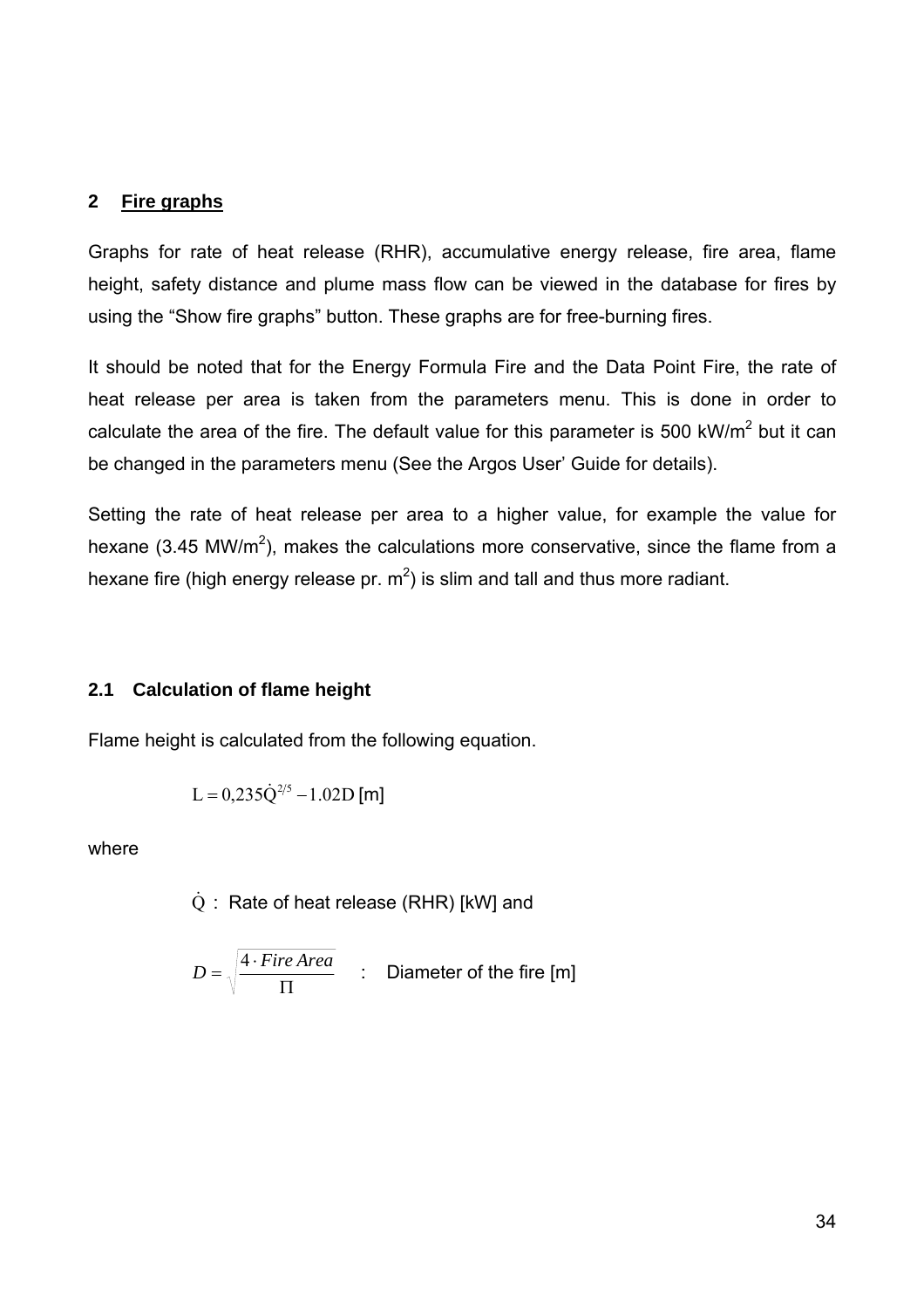# <span id="page-34-0"></span>**2.2 Calculation of safety distance**

Safety distance is the distance from the edge of the flaming zone in meters at which radiation levels are either 1, 2.5, 5, 10 or 15 kW/m<sup>2</sup>. These levels have been chosen for determining the risk of injury to persons and the risk of flame spread to an nearby object, as explained below. See also page 153 in the Argos User's Guide for more information.

# **Exposure of humans**

- $\bullet$  1 kW/m<sup>2</sup> for indefinite skin exposure
- 2.5 kW/m<sup>2</sup> for a maximum of 5 minutes.
- 5 kW/m<sup>2</sup> is a typical upper limit for short-term exposure (maximum 10s exposure).
- 10 kW/m<sup>2</sup> is a typical upper limit for fire fighters in protective clothing.

# **Risk of flame spread**

• 15 kW/m<sup>2</sup> is a typical lower limit for pilot ignition of combustible materials.

Radiation from flames can be calculated in different ways, thereby giving different results. A comparison with a point method is made at the end of this section.

When the height and the diameter of the flame has been calculated, the results are used to calculate the safety distance graph.

In Argos, the flame is approximated by a vertical rectangle  $(L \cdot D)$ , and the net radiation of one face of this rectangle equals

$$
E = \frac{Q_{\text{radiation}}}{Area} = \frac{1}{4} \cdot \frac{\chi_{\text{rad}} \cdot RHR}{L \cdot D} \quad \text{[kW/m}^2J
$$

 $\chi_{rad}$ : Fraction of RHR radiated by the fire (default is 0.35)

The radiant flux at a given distance and at a height of  $0.5 \cdot$  flame height (L) can be obtained from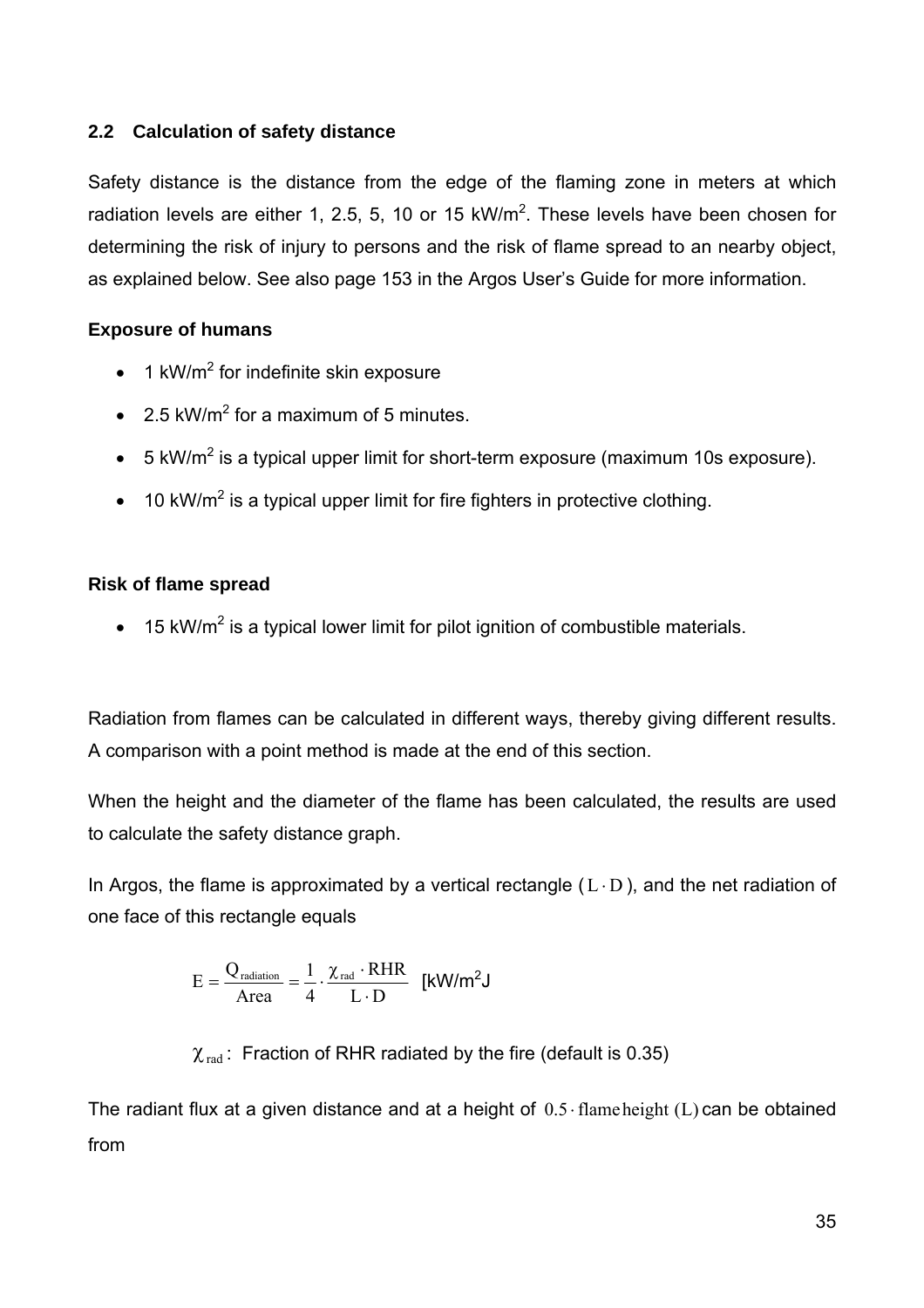$$
q_r = 4 \cdot E \cdot \Phi \, [\text{kW/m}^2]
$$

<span id="page-35-0"></span>where

$$
\Phi = f\left(\frac{l}{2}, \frac{D}{2}, R\right) \text{ : configuration factor and}
$$

#### *R* : Distance from centre of fire to target

The safety distance is calculated from the edge of the fire to the radiant flux of interest and is obtained from

Safety distance = 
$$
R - \frac{D}{2}
$$
 [m]

#### **2.3 Uncertainty in radiation calculations**

Radiation from a flame varies with the amount of soot in the flame at different heights. Furthermore, flames are not square. This makes it very difficult to make precise predictions of radiation levels close to a flame.

A method of estimating the radiant flux at a given distance is to assume that  $Q_{radiation}$ originates from a point source on the flame axis at a height  $0.5 \cdot \text{flame height}$  above the fuel surface. The radiant flux at distance *R* is determined by

$$
q_r = \frac{\alpha \cdot RHR}{4 \cdot \pi \cdot R^2}
$$

If more accuracy is required, multiple point sources are defined and the radiant flux at  $0.5 \cdot$  *flame height* and distance R - D/2 (from the edge of the fire) is calculated. To illustrate the different values obtained with these methods, the results from a pool fire of 10 MW and a diameter of 2 meters are shown in the following table.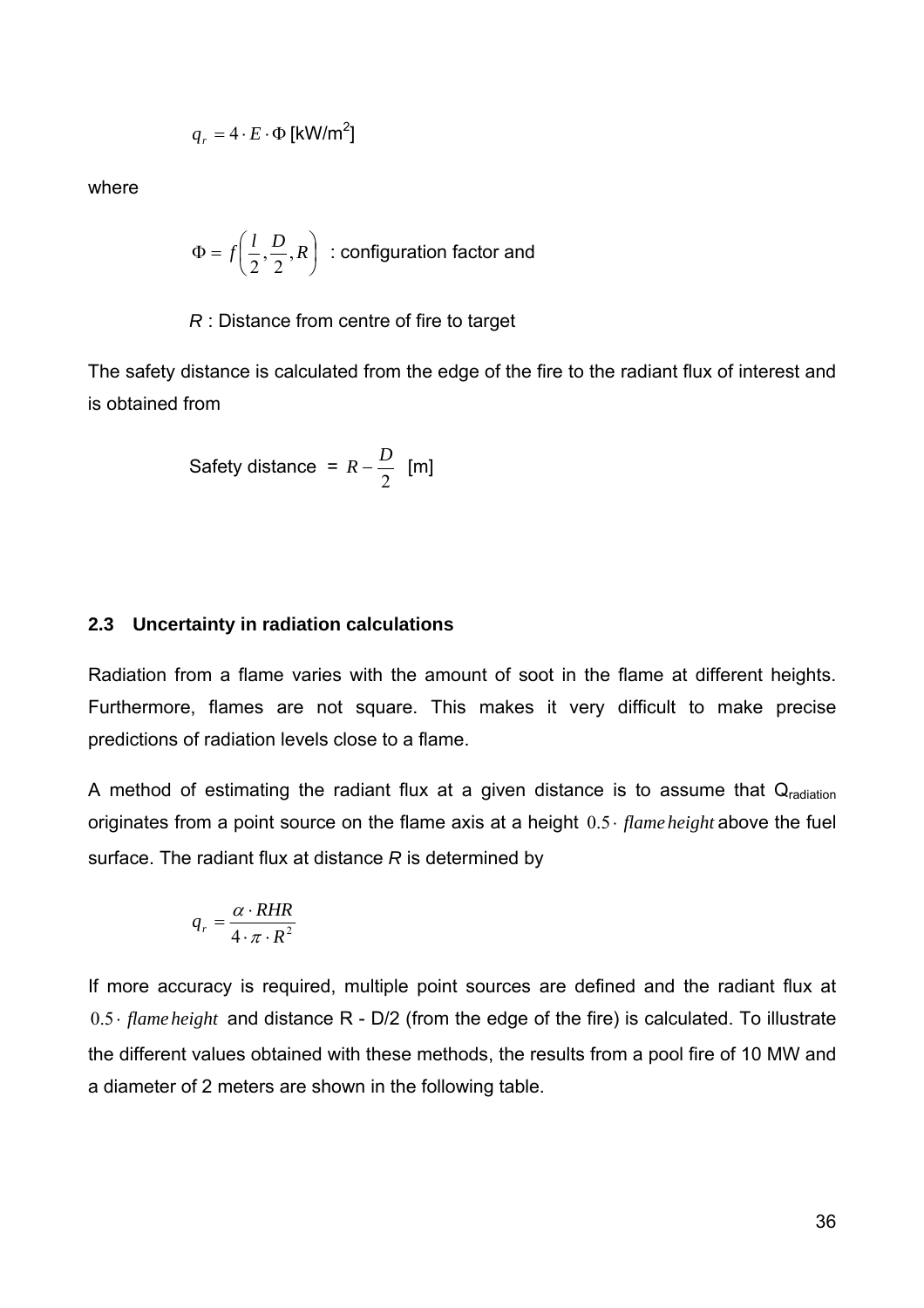| <b>Radiant flux</b> | Safety distance, R-D/2 [m] |           |          |         |  |
|---------------------|----------------------------|-----------|----------|---------|--|
| [ $kW/m^2$ ]        | Configuration              |           |          |         |  |
|                     | factor $\phi$ (Argos)      | 20 points | 5 points | 1 point |  |
| 1.0                 | 15.40                      | 15.57     | 15.61    | 15.69   |  |
| 2.5                 | 9.12                       | 9.36      | 9.37     | 9.56    |  |
| 5.0                 | 5.85                       | 6.20      | 6.21     | 6.46    |  |
| 10.0                | 3.43                       | 3.91      | 3.92     | 4.28    |  |
| 15.0                | 2.28                       | 2.88      | 2.89     | 3.31    |  |

It can be seen from the table that the further away from the fire, the smaller the difference in the results, i.e. it is of minor importance which method is being used for the calculation. Closer to the fire, there is a larger variation in the results.

In the methods used to calculate the radiant flux, there are several simplified assumptions, as noted in the beginning of this section. This will lead to an overestimation of the radiant flux, in particular for the point method.

Therefore the configuration factor method is used in Argos, though caution is required when calculating radiation close to the flame.

There are five graphs available for each of the different fire types, except for the smouldering fire. A smouldering fire will not have flames and therefore only graphs for rate of heat release (RHR) and accumulative energy release are available.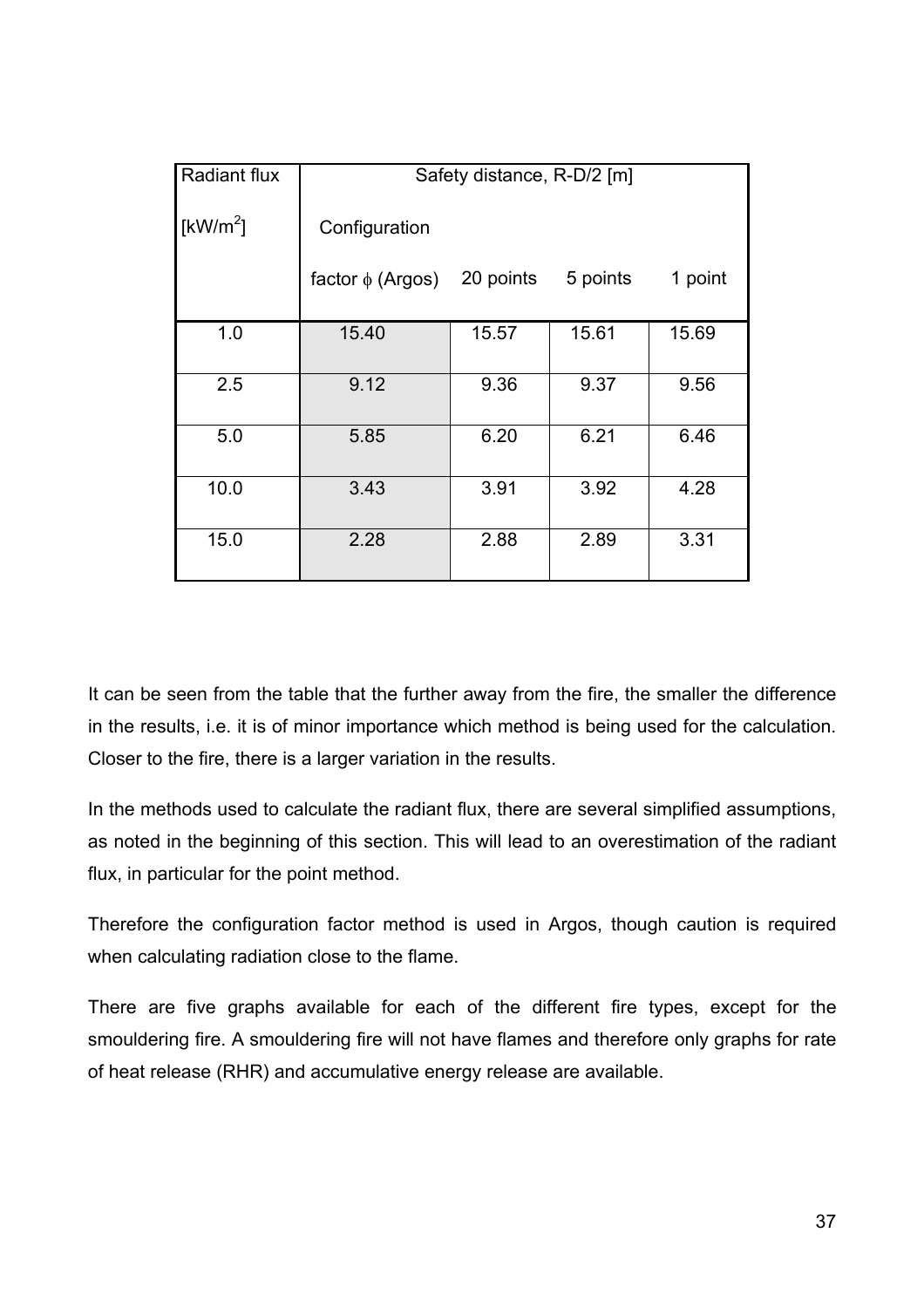#### **3 References**

Alpert,R.L., Calculation of Response Time of Ceiling-Mounted Fire Detectors, Fire Technology, 8, 181-195, (1972).

Babrauskas,V., Estimating Large Pool Fire Burning Rates, Fire Technology, 19, 251-61 (1983).

Bird,R.B, W.E.Stewart & E.N.Lightfoot, Transport Phenomena, John Wiley & Sons, New York (1960).

Cooper,L.Y., Calculation of the Flow Through a Horizontal Ceiling/Floor Vent, Report No. NISTIR 89-4052, National Institute of Standards and Technology, Gaithersburg (1989).

Crowe,C.M. & M.Nishio, Convergence Promotion in the Simulation of Chemical Processes - The General Dominant Eigenvalue Method, AIChE Journal, 21, 528-33 (1975).

DiNenno,P.J., SFPE Handbook of Fire Protection Engineering, 4th. Ed., Society of Fire Protection Engineers, Boston (2008).

Drysdale,D., Fire Dynamics, John Wiley & Sons, Chichester (1985).

Hansen,L.A. & P.Søltoft, Kemiske enhedsoperationer, Akademisk forlag, København (1971).

Ingason, Hauku. "Thermal Response Models for glass bulb Sprinklers, An experimental and theoretical study", Brandforsk Projekt 618-911, SP Report 1992:12.

Jennings,A., Matrix Computation for Engineers and Scientists, John Wiley & Sons, Chichester (1977).

Jones,W.W., & R.D.Peacock, NIST Technical Note 1262, National Institute of Standards and Technology, Gaithersburg (1989).

Lees,F.P., Loss Prevention in the Process Industries, Butterworths, London (1980).